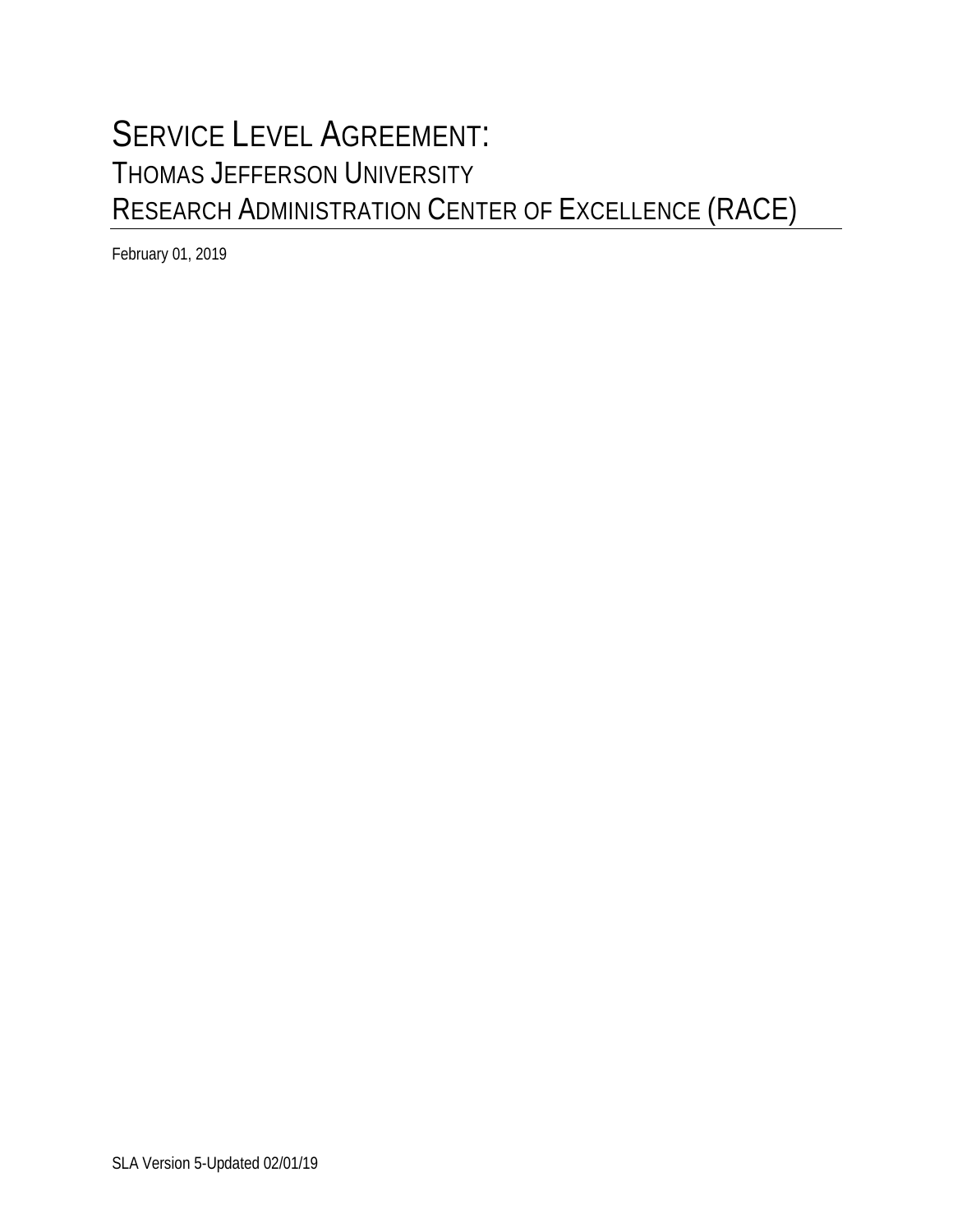

# **Table of Contents**

<span id="page-1-0"></span>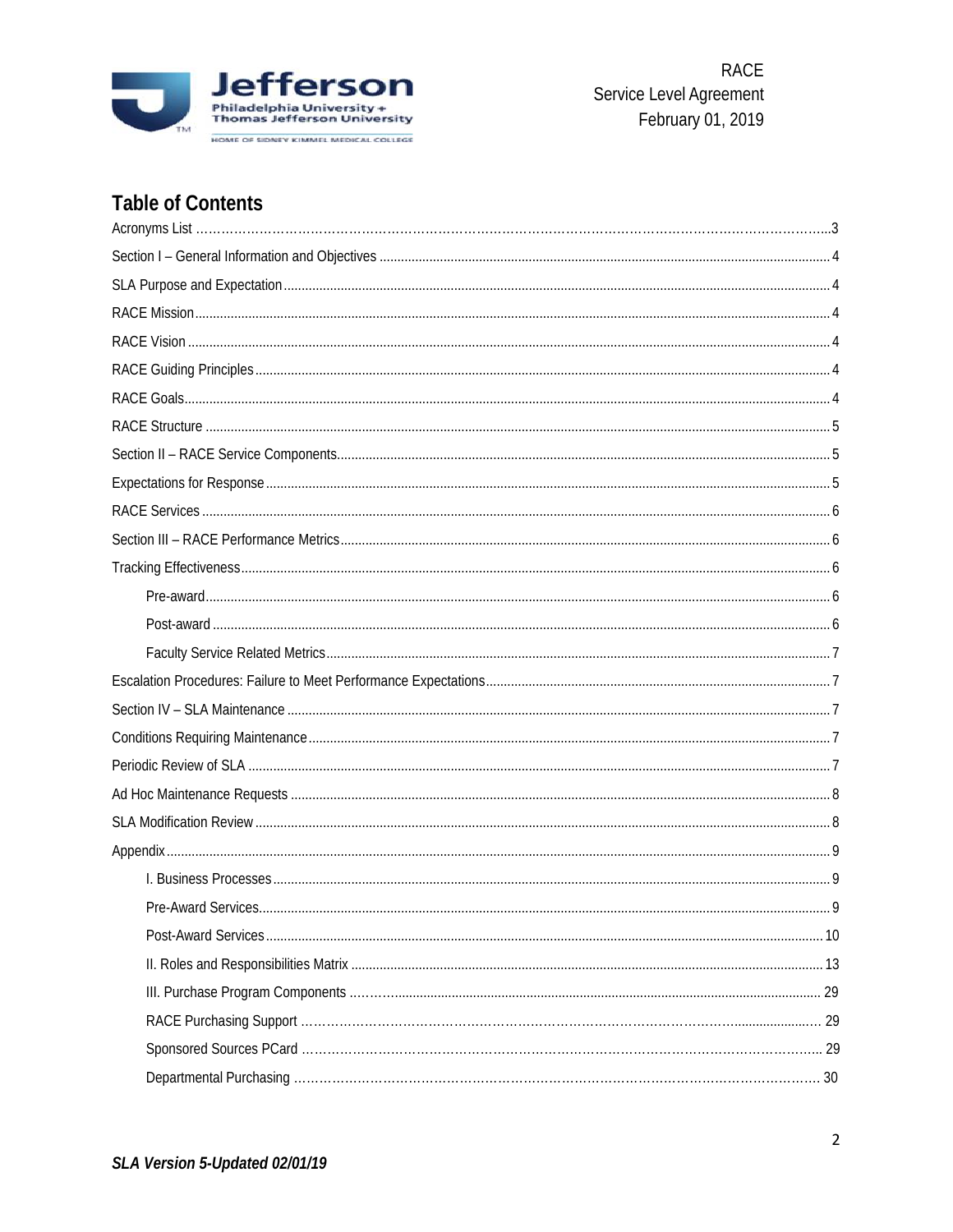

RACE Service Level Agreement February 01, 2019

# <span id="page-2-0"></span>*Acronyms List*

- 1. **A/R:** Accounts Receivable
- 2. **Cayuse SP:** Cayuse Sponsored Programs
- 3. **CCR:** Central Contractor Registration
- 4. **CCRRC:** Cancer Clinical Research Review Committee
- 5. **CDA:** Confidentiality Disclosure Agreement
- 6. **CITI:** Collaborative Institutional Training Initiative
- 7. **COI:** Conflict of Interest
- 8. **eRA:** Electronic Research Administration
- 9. **F&A:** Facilities and Administrative
- 10. **PO:** Purchase Order
- 11. **FAC:** Faculty Advisory Committee
- 12. **FFR:** Federal Financial Report
- 13. **GA:** Grants Administrator
- 14. **GL:** General Ledger
- 15. **HR:** Human Resources
- 16. **IACUC:** Institutional Animal Care and Use Committee
- 17. **IDC:** Indirect Costs
- 18. **IDE:** Investigational Device Exemption
- 19. **IRB:** Institutional Review Board
- 20. **JIT:** Just in Time
- 21. **MCA:** Medicare Coverage Analysis
- 22. **MDG:** Multidisciplinary Groups
- 23. **NCE:** No Cost Extension
- 24. **NIH:** National Institutes of Health
- 25. **NOA:** Notice of Award
- 26. **NSF:** National Science Foundation
- 27. **ORA:** Office of Research Administration
- 28. **OSD:** Online Salary Distribution
- 29. **PAF:** Personnel Action Form
- 30. **PAR:** Personnel Action Request
- 31. **PI:** Principal Investigator
- 32. **PMS:** Payment Management System
- **33. QCT:** Qualifying Clinical Trial
- 34. **R&D:** Research and Development
- 35. **RACE:** Research Administration Center of Excellence
- 36. **SFRAR**: Salaried Faculty Recruitment Authorization Request
- 37. **SLA:** Service Level Agreement
- 38. **SPAO:** Sponsored Program Accounting Office
- 39. **TJU:** Thomas Jefferson University
- 40. **UPAS:** University Prior Approval System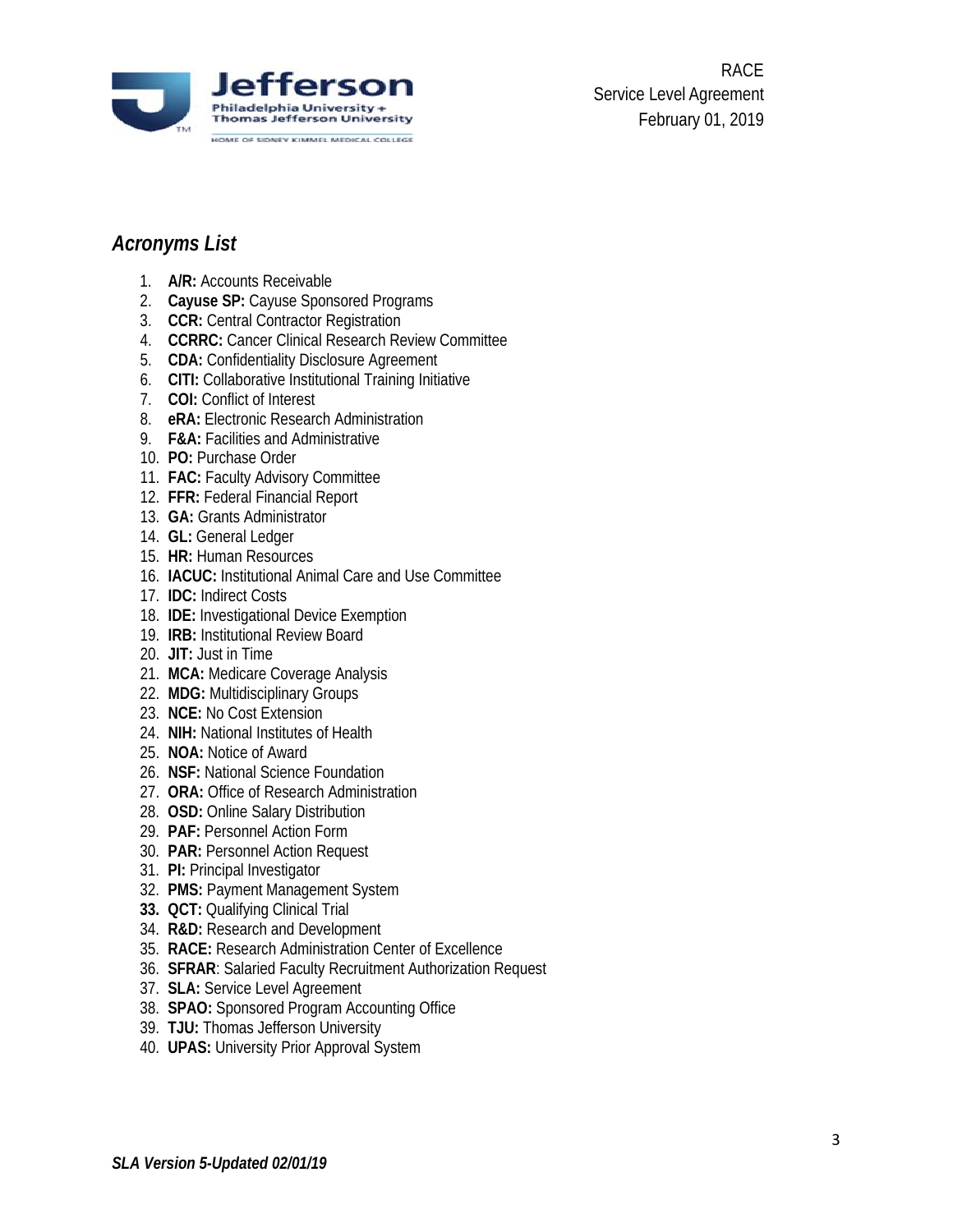

#### **Section I – General Information and Objectives**

#### **SLA Purpose and Expectation**

<span id="page-3-0"></span>The purpose of this Service Level Agreement (SLA) is to establish the foundation for a cooperative partnership between the Research Administration Center of Excellence (RACE) and the departments, colleges, and campuses it serves.

This SLA will outline:

- The services that RACE offers and the working relationship between RACE and the departments, colleges, and campuses served
- The key performance indicators used to measure the quality of service provided

RACE will work closely with the departments to meet their research administration needs. Communication, feedback, and accountability are critical to ensure excellent service.

#### **RACE Mission**

<span id="page-3-1"></span>**RACE's mission is to provide pre- and post-award research administration to all of the departments of Thomas Jefferson University. Superior and standard service can be expected due to our staff members' expertise in pre- and post-award services, as well as their knowledge regarding the individual PIs, departments, institutes, colleges, and campuses they support.**

#### **RACE Vision**

<span id="page-3-3"></span><span id="page-3-2"></span>Handling the *business* of research so faculty can *perform* the research

### **RACE Guiding Principles**

- 1. **Faculty Service**: Excellent service to faculty is at the core of everything we do. When problems arise, we focus on finding solutions.
- 2. **Communication**: We value open, genuine, and honest communication. We provide clear and transparent communications to our faculty and key stakeholders.
- 3. **Integrity and Respect**: We maintain a mutual respect for each other and those we serve. Integrity is fundamental to all of our transactions, and we keep the "big picture" for TJU in mind and resist the temptation to protect our local interests.

#### <span id="page-3-4"></span>**RACE Goals**

- 1. High level of *expert and professional support* for all researchers on all campuses
- 2. *Clear roles and responsibilities* for RACE staff members and their faculty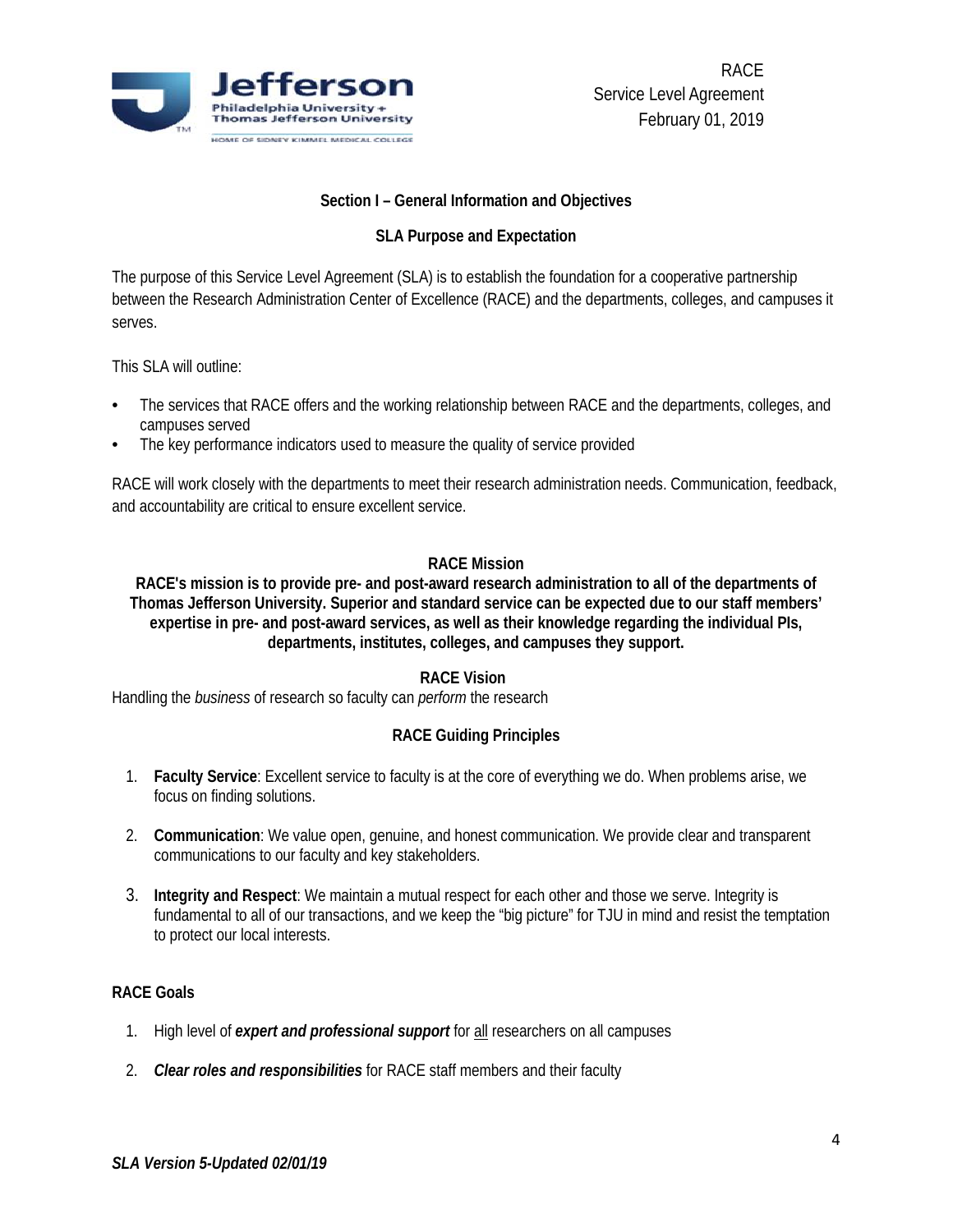

- 3. *Comprehensive and ongoing training* for RACE staff members to ensure employees remain engaged and are constantly learning and growing
- 4. *Professional and attainable career path* for RACE staff to ensure we attract and retain the highest quality talent
- 5. *Streamlined and standardized processes* that support researchers and the increasingly complex and competitive research environment
- 6. *Tailored solutions* to research administration questions and issues that best meet the needs of TJU and faculty

#### **RACE Structure**

<span id="page-4-0"></span>Each Department will have a designated RACE staff member to serve both pre- and post-award research administration needs from one of four RACE teams. If your RACE Grants Administrator is out of the office for a planned or unplanned absence, a designated back-up individual will be available to meet your needs from the same RACE team.

The current list of RACE teams and the departments they serve can be found on the Thomas Jefferson University RACE [website.](http://www.jefferson.edu/university/research/resources/sponsored-research/race.html)

The Director of RACE reports to the Senior Vice President for Administration, with a secondary reporting relationship to the Executive Vice President and Chief Operating Officer. RACE performance evaluations will be based on input from the PIs and the department administrators with whom RACE works closely. During annual performance evaluations, the RACE Director and Associate Directors will solicit PI and department administrator views on the performance of the staff member serving the corresponding department. Should performance issues arise at other times, the PI, Dept. Chair or department administrator may contact the individual's supervisor. It is critical that performance issues are brought to the attention of supervisors as soon as they become a concern.

#### **Section II – RACE Service Components**

#### **RACE Locations**

<span id="page-4-1"></span>The RACE offices serving your department are located in the **[INSERT LOCATION HERE]**. The expectation is that your RACE Grants Administrator is completely mobile and should meet you either in your office or lab, should you require an in-person meeting. In addition, drop-in visits to your Grants Administrator's office are always welcome; however, you are encouraged to call or e-mail to ensure your RACE Grants Administrator is in the office as they may be with another PI.

#### **Expectations for Response**

<span id="page-4-2"></span>RACE staff will respond to any request (whether submitted by a PI, Dept. Chair or department administrator) submitted within **two business days**, with the understanding that when a PI and Grants Administrator are actively working on a proposal, communication will be more frequent. In the event that your RACE staff member is out of the office on a planned or unplanned absence, their designated back-up staff member will address your request. For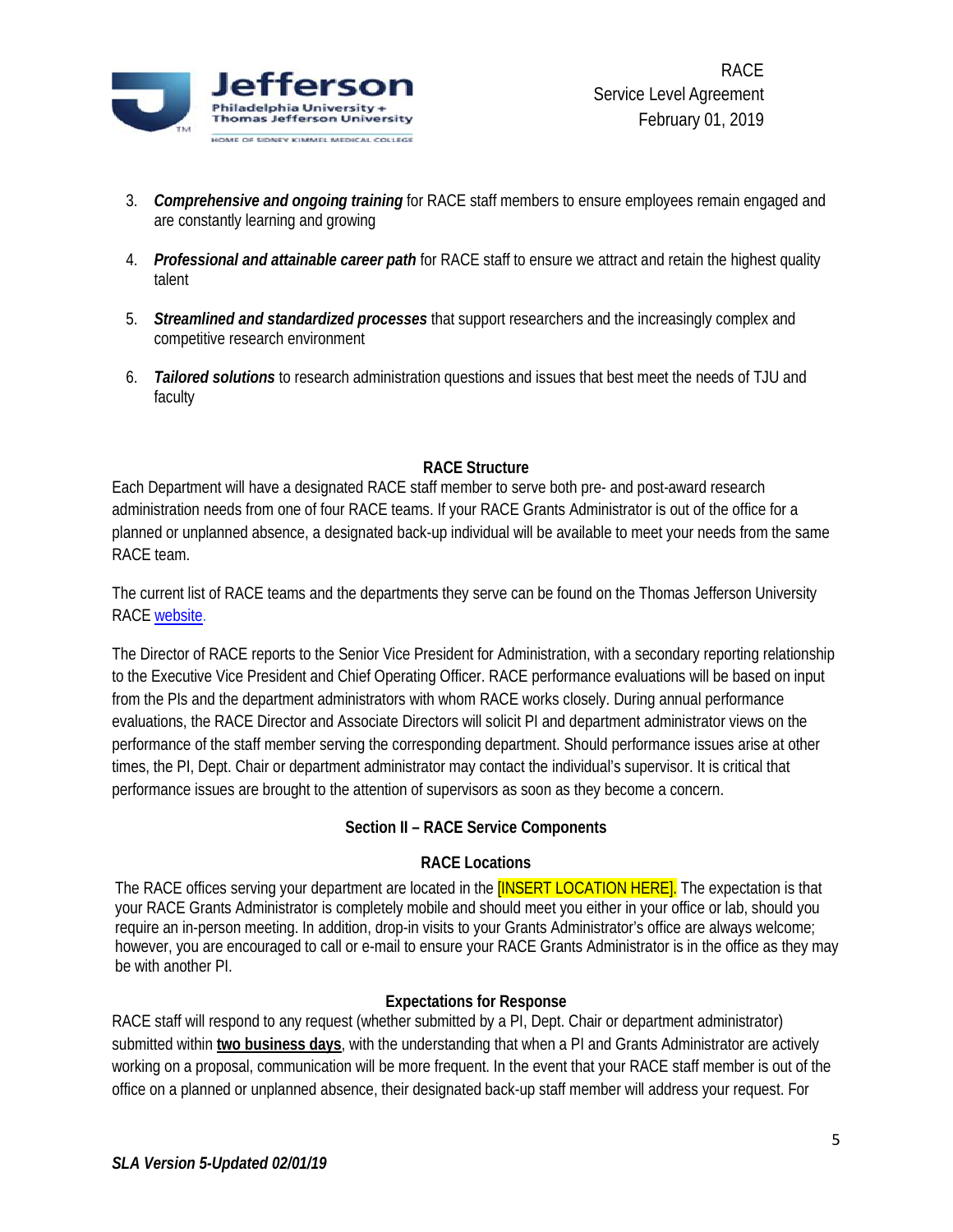

planned absences, RACE staff members will be required to notify their PIs and department administrators of the individual who will be serving as their back-up while they are gone. For unplanned absences, RACE staff members will be required to leave contact information for their back-up via their out-of-office message in Outlook.

While RACE staff will constantly strive to meet expected service goals, please be aware of the following annual events that may impact processing time:

- Increased financial reporting requirements due to the institution's annual budgeting process
- NIH proposal cycle deadlines
- <span id="page-5-0"></span>TJU Fiscal Year closing

#### **RACE Services**

RACE will work with ORA, SPAO, the departments, and the PI who will collaborate and collectively be responsible for the entire award life cycle. RACE staff will also assist the PI by preparing any documentation required for review and approval by ORA or SPAO. High level roles and responsibilities are outlined below. A detailed roles and responsibilities matrix is included in the Appendix.

#### **Section III – RACE Performance Metrics**

#### **Tracking Effectiveness**

<span id="page-5-2"></span><span id="page-5-1"></span>Timely, efficient, and accurate service and accountability are critical components of RACE. To ensure that we meet these goals, we will track key performance indicators.

The key performance indicators will be monitored by RACE management on a monthly basis and officially assessed annually with the Faculty Advisory Committee and senior leadership.

The Senior Vice President for Administration will also conduct an annual faculty satisfaction survey. Survey results will be used to identify areas where RACE is meeting or exceeding expectations, or where attention may be needed to improve service.

#### **Key Performance Indicators**

#### <span id="page-5-3"></span>*Pre-award*

**Service Level Measures**

**Percentage of proposals that do not require ORA to return them to RACE for revisions prior to submission to sponsor**

#### <span id="page-5-4"></span>*Post-award*

**Compliance Risk and Service Level Measures**

**Number of Advance Accounts open greater than 90 days**

**Number of Accounts where the project period has ended and the account is in deficit (> \$1,000) or where there is a surplus remaining (> \$1,000)**

**Percentage of accounts reviewed with a PI quarterly**

**Number of Financial reports that are submitted past the sponsor due date**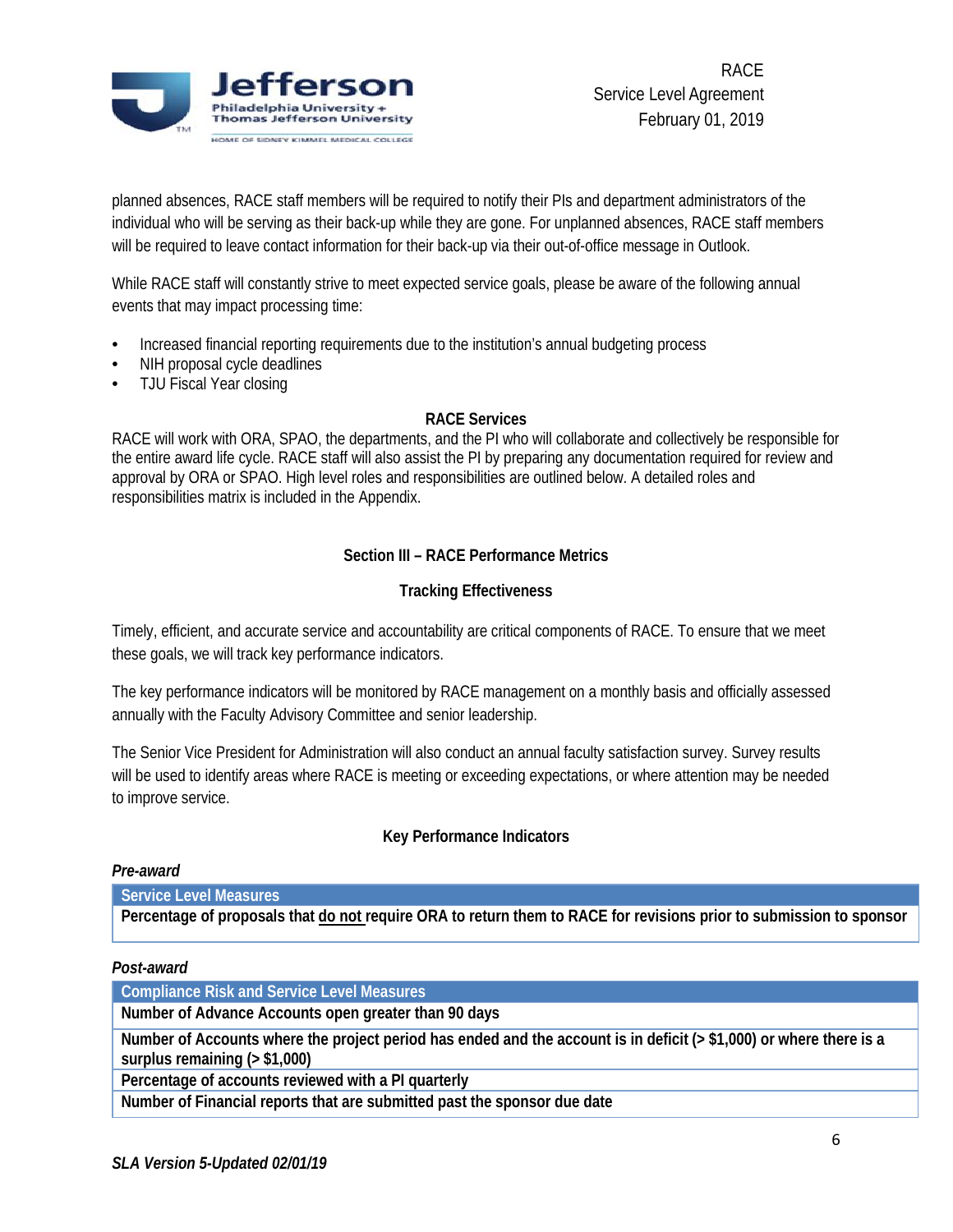

**Number of Awards that are open, but the project has ended, greater than 90 days prior to current date Number of cost transfers both greater than and less than 90 days prior to current date**

<span id="page-6-0"></span>**Number of Effort reports certified by institutional due date**

#### *Faculty/Department Service Related Metrics*

**Service Level Measure**

**PI and department administrator satisfaction with RACE support (annual survey)**

<span id="page-6-1"></span>**PI and department administrator transactional surveys available on the RACE website and in the e-mail signatures of RACE Team Members – available to be completed at any time**

#### **Escalation Procedures: Failure to Meet Performance Expectations**

In the event that RACE fails to meet the expectations outlined in this document, a PI, Chair, Dean or Department Administrator can take the following steps:

#### 1. **Communicate the problem directly to your RACE staff member**

Strong communication is the key to the success of the partnership between the Departments and RACE. If a problem arises, the first step is to identify it specifically and discuss possible resolutions with your RACE staff member. Depending on the need, you may do this in a meeting in your office, phone call, or email to your RACE Grants Administrator.

#### **2. Contact the appropriate RACE Associate Director**

If discussions with your RACE Grants Administrator fail to resolve the problem or if the issues become pervasive, contact the appropriate RACE Associate Director (the individual's direct supervisor). If you do not know to whom your RACE Grants Administrator reports, refer to the staff organizational chart (staff tab) on the RACE [website,](http://www.jefferson.edu/university/research/resources/sponsored-research/race.html) or contact any of the RACE Associate Directors.

#### 3. **Contact RACE Director**

If discussions with the appropriate RACE Associate Director fail to resolve the problem, please contact the RACE Director to discuss the problem and identify a resolution.

#### **Section IV – SLA Maintenance**

#### **Conditions Requiring Maintenance**

<span id="page-6-3"></span><span id="page-6-2"></span>The SLA should accurately reflect the services provided by RACE staff to the Departments that they serve. As processes and policies evolve, changes to services and service levels may be required. Updates and changes to the SLA can be identified, presented, and confirmed through the processes described below.

#### <span id="page-6-4"></span>**Periodic Review of SLA**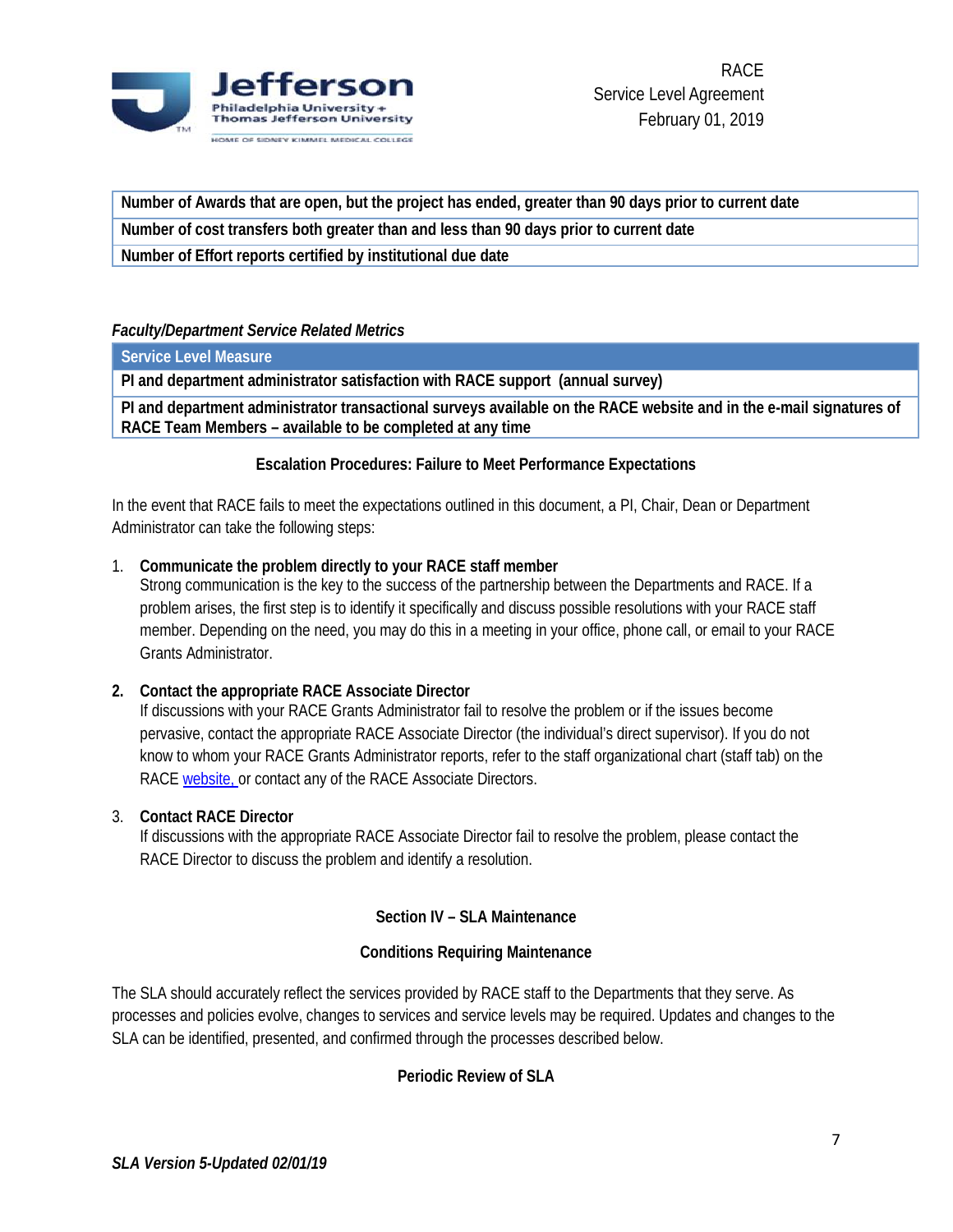

The Senior Vice President for Administration, RACE Director, and Faculty Advisory Committee (FAC) will meet annually to review the SLA to determine whether the services and service level commitment are meeting the needs of the departments served. During the early stages of RACE implementation, more frequent review (as often as quarterly) may be necessary to ensure that the SLA accurately reflects the PIs' and departments' needs and the capacity of RACE to meet them.

Substantial changes in the University, such as a significant increase in sponsored research, should also prompt a review of the SLA.

### **Ad Hoc Maintenance Requests**

<span id="page-7-0"></span>The Senior Vice President for Administration, RACE Director, FAC, Department Chairs, Department Administrators and Deans can propose changes to the SLA outside of the regular review process. This review process is outlined below.

#### **SLA Modification Review**

<span id="page-7-1"></span>The SLA will be reviewed for proposed changes/revisions and to consider any outstanding resource needs. The reviewers include the RACE Director, representatives from the Senior Vice President for Administration, FAC, Senior Administrators from the departments, as well as other central administration offices (e.g., ORA and SPAO).

The Senior Vice President for Administration, RACE Director, FAC, Department Chairs, Department Administrators and Deans may submit requested updates and recommendations, with a brief rationale for each recommendation. At the direction of the review committee, the RACE Director will make all approved changes to the SLA document. The SLA will be posted on the RACE [website](http://www.jefferson.edu/university/research/resources/sponsored-research/race.html) to promote accountability. The Senior Vice President for Administration and the RACE Director will be responsible for implementing changes to the SLA and communicating SLA changes to their stakeholder group.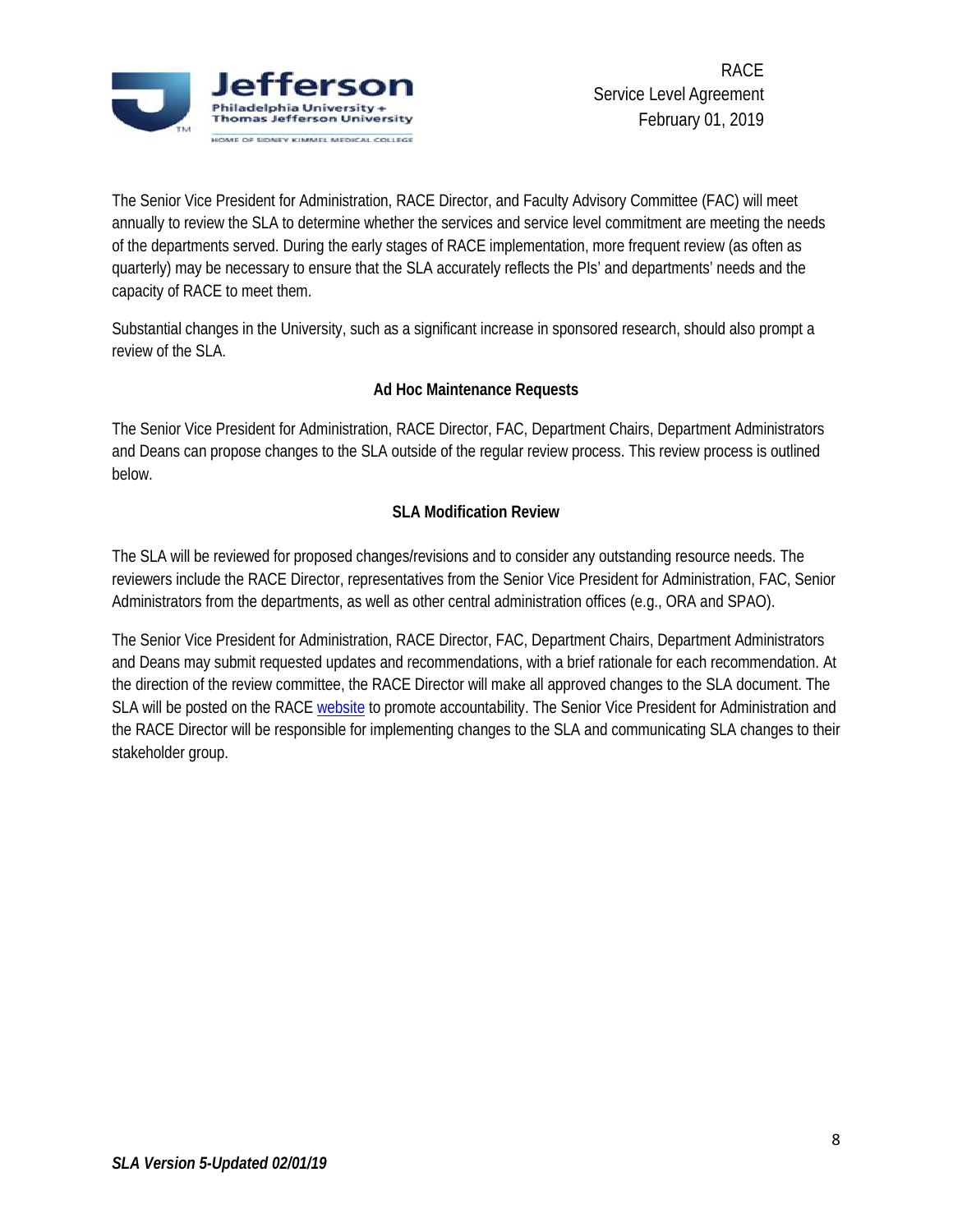

**Appendix**

# <span id="page-8-1"></span><span id="page-8-0"></span>*I. High Level Business Processes*

The chart below outlines the high level business processes performed by RACE and the PI/Departments whom they serve. A detailed Roles & Responsibilities Matrix is contained in Appendix II.

| <b>Process</b>                              | <b>RACE Responsibilities</b>                                                                                                                                                                                                                                                                                                           | PI/ Department Responsibilities                                                                                                                                                                                                                                                                |
|---------------------------------------------|----------------------------------------------------------------------------------------------------------------------------------------------------------------------------------------------------------------------------------------------------------------------------------------------------------------------------------------|------------------------------------------------------------------------------------------------------------------------------------------------------------------------------------------------------------------------------------------------------------------------------------------------|
| <b>Identifying Funding</b><br>Opportunities | Meets with PI in order to gauge interest in<br>$\bullet$<br><b>Funding Opportunity Announcements</b><br>Collects and distributes targeted funding<br>$\bullet$<br>opportunities from all sources to PIs on<br>Jefferson Research Website<br>Schedules kickoff meeting to initiate<br>proposal development once PI verifies<br>interest | PI, in partnership with their Department<br>Chair, makes final decision on whether<br>or not to pursue the opportunity<br>PI, utilizes Pivot Database supported<br>through Jefferson's library                                                                                                 |
| <b>Proposal Development</b>                 | Manages Cayuse 424 / Cayuse SP<br>$\bullet$<br>Checklist<br>Assists in development of budget<br>$\bullet$<br>Compiles all administrative components of<br>$\bullet$<br>proposal<br>Contacts proposed subcontractors to gather<br>$\bullet$<br>required proposal components<br>Drafts Letter of Intent, if applicable<br>$\bullet$      | • Dept. Chair approves proposed cost<br>sharing<br>• PI alerts RACE Grants Administrator<br>their intent to propose at least 4 weeks<br>in advance of sponsor deadline<br>• PI completes scientific components of<br>the proposal and assists in<br>budget/budget justification<br>development |
| Proposal Review and<br>Submission           | Compiles final proposal package, reviews,<br>$\bullet$<br>and routes Cayuse SP for approval                                                                                                                                                                                                                                            | Dept. Chair and Senior Administrator<br>approve Cayuse SP (Dept. is confirming<br>that PI is allowed to submit the proposal,<br>and that the department is committing<br>appropriate resources)                                                                                                |
| <b>Just in Time</b><br><b>Submissions</b>   | Prepares all administrative components of<br>$\bullet$<br>Just in Time or other pre-award requests<br>from the sponsor<br>Facilitates regulatory approvals required for<br>$\bullet$<br>Just in Time submissions<br>Submits all materials to ORA or Sponsor<br>$\bullet$                                                               | PI prepares all scientific<br>$\bullet$<br>components of JIT submissions<br>PI can delegate RACE GA to assist<br>$\bullet$<br>with a JIT in eRA Commons, if<br>desired                                                                                                                         |
| <b>Award Acceptance</b>                     | Reviews award document and determines if<br>$\bullet$<br>revised budget is required<br>Facilitates regulatory approvals required to<br>$\bullet$<br>accept award<br>Revises budget based on awarded amount<br>$\bullet$<br>(if varies from proposed budget)                                                                            | PI approves revised budget, if<br>$\bullet$<br>necessary<br><b>PI</b> meets with RACE Grants<br>$\bullet$<br>Administrator to review award terms<br>and conditions and grant<br>purchasing guidelines                                                                                          |

#### <span id="page-8-2"></span>*Pre-Award Services*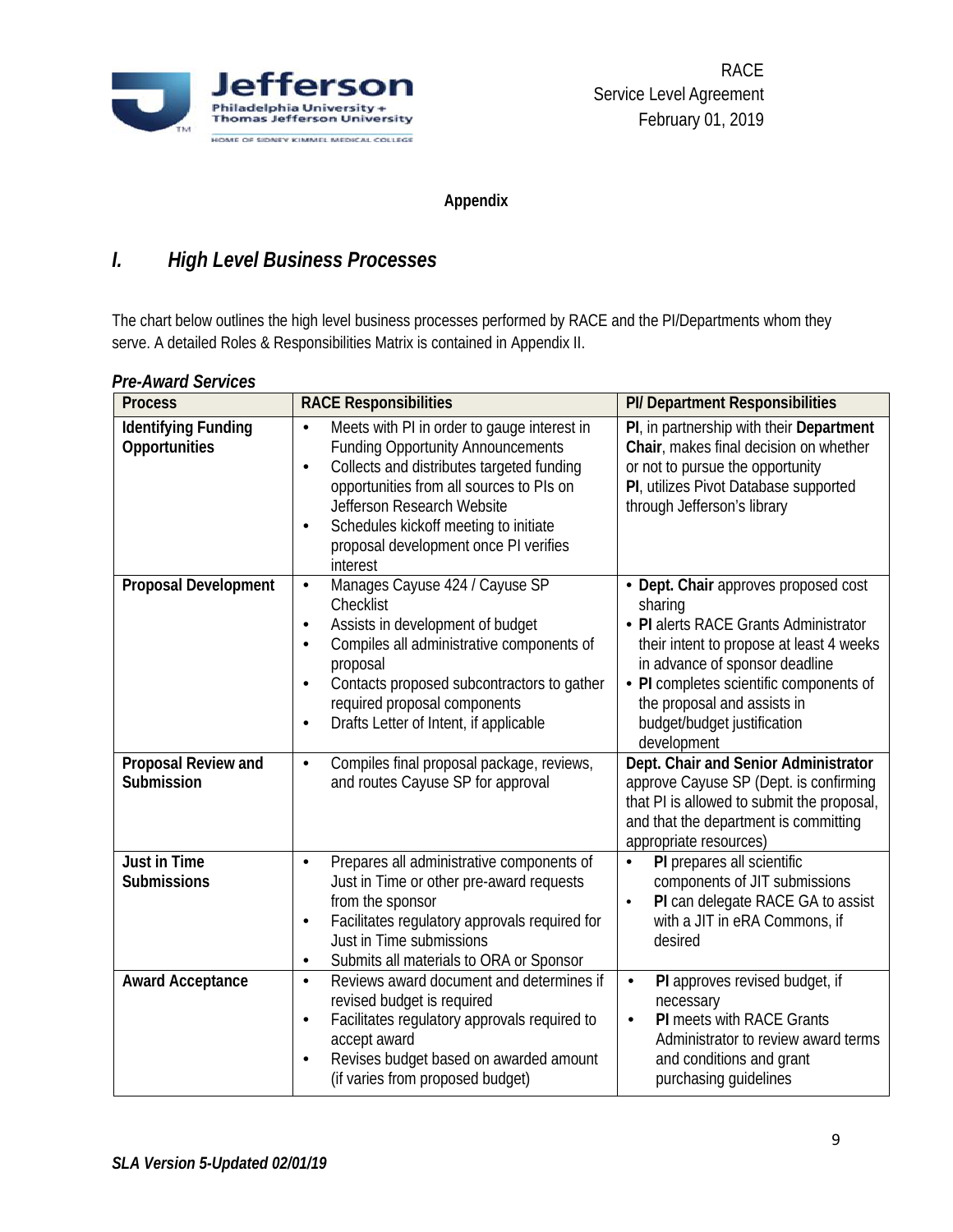

| <b>Process</b>                               | <b>RACE Responsibilities</b>                                                                                                                                                                                                                                                                                                             | <b>PI/ Department Responsibilities</b>                                                                                                                                                                                                                                                                            |
|----------------------------------------------|------------------------------------------------------------------------------------------------------------------------------------------------------------------------------------------------------------------------------------------------------------------------------------------------------------------------------------------|-------------------------------------------------------------------------------------------------------------------------------------------------------------------------------------------------------------------------------------------------------------------------------------------------------------------|
|                                              |                                                                                                                                                                                                                                                                                                                                          | Department Senior Administrator<br>is notified of significant budget<br>changes                                                                                                                                                                                                                                   |
| <b>Award Modifications</b>                   | Identifies need for award modification that<br>$\bullet$<br>requires ORA or Sponsor prior approval<br>Completes internally required forms (e.g.,<br>$\bullet$<br>UPAS, Cayuse SP)<br>In collaboration with PI, drafts letter of<br>request to the Sponsor (if applicable)<br>Forwards required forms to ORA for review,<br>if applicable | PI and Senior Administrator approves<br>UPAS (for advance accounts, pre-award<br>costs, and cost sharing)                                                                                                                                                                                                         |
| <b>Progress Report</b><br><b>Submissions</b> | Beginning 30 days prior to the due date of a<br>$\bullet$<br>progress report (or 45 days for paper<br>submissions), prepares all administrative<br>components for Progress Report<br>submissions<br>Facilitates regulatory approvals required for<br>٠<br>Progress Report submissions<br>Submits all materials to ORA or Sponsor<br>٠    | PI prepares all scientific<br>$\bullet$<br>components of Progress Report<br>submissions (including ensuring the<br>proper publications are linked in<br>accordance with the NIH Public<br>Access Policy)<br>PI can delegate RACE GA to assist<br>$\bullet$<br>with a Progress Report in eRA<br>Commons if desired |

#### <span id="page-9-0"></span>*Post-Award Services*

| <b>Process</b>                     | <b>RACE Responsibilities</b>                                                                                                                                                                                                                                                                                                                                         | PI/ Department Responsibilities                                                                                                                                                                                                                                                 |
|------------------------------------|----------------------------------------------------------------------------------------------------------------------------------------------------------------------------------------------------------------------------------------------------------------------------------------------------------------------------------------------------------------------|---------------------------------------------------------------------------------------------------------------------------------------------------------------------------------------------------------------------------------------------------------------------------------|
| <b>Budget Reconciliation</b>       | Monitors spend patterns on sponsored<br>٠<br>accounts by reviewing data from the<br>general ledger on a regular basis and<br>updating PI quarterly on balance and burn<br>rate<br>Documents data into RACE internal<br>$\bullet$<br>spreadsheet in order to make accurate<br>projections for each grant and PI<br>Submits Cost Transfers for unallowable<br>expenses | Department manages non-sponsored<br>department accounts<br><b>PI</b> meets with RACE Grants<br>٠<br>Administrator on a quarterly basis (at a<br>minimum) to review grant accounts and<br>pending submissions<br>Department Administrator may attend<br>٠<br>meetings if desired |
| <b>Annual Budget</b><br>Management | Compiles financial information from<br>٠<br>current and pending grants in order to<br>accurately project out for the current and<br>upcoming fiscal year (in consultation with<br>PI) and provides the data to the<br>department in the template that is required<br>to ease data entry into Hyperion.                                                               | Department Administrator incorporates<br>information from RACE into annual<br>department budget (including Hyperion data<br>entry)                                                                                                                                              |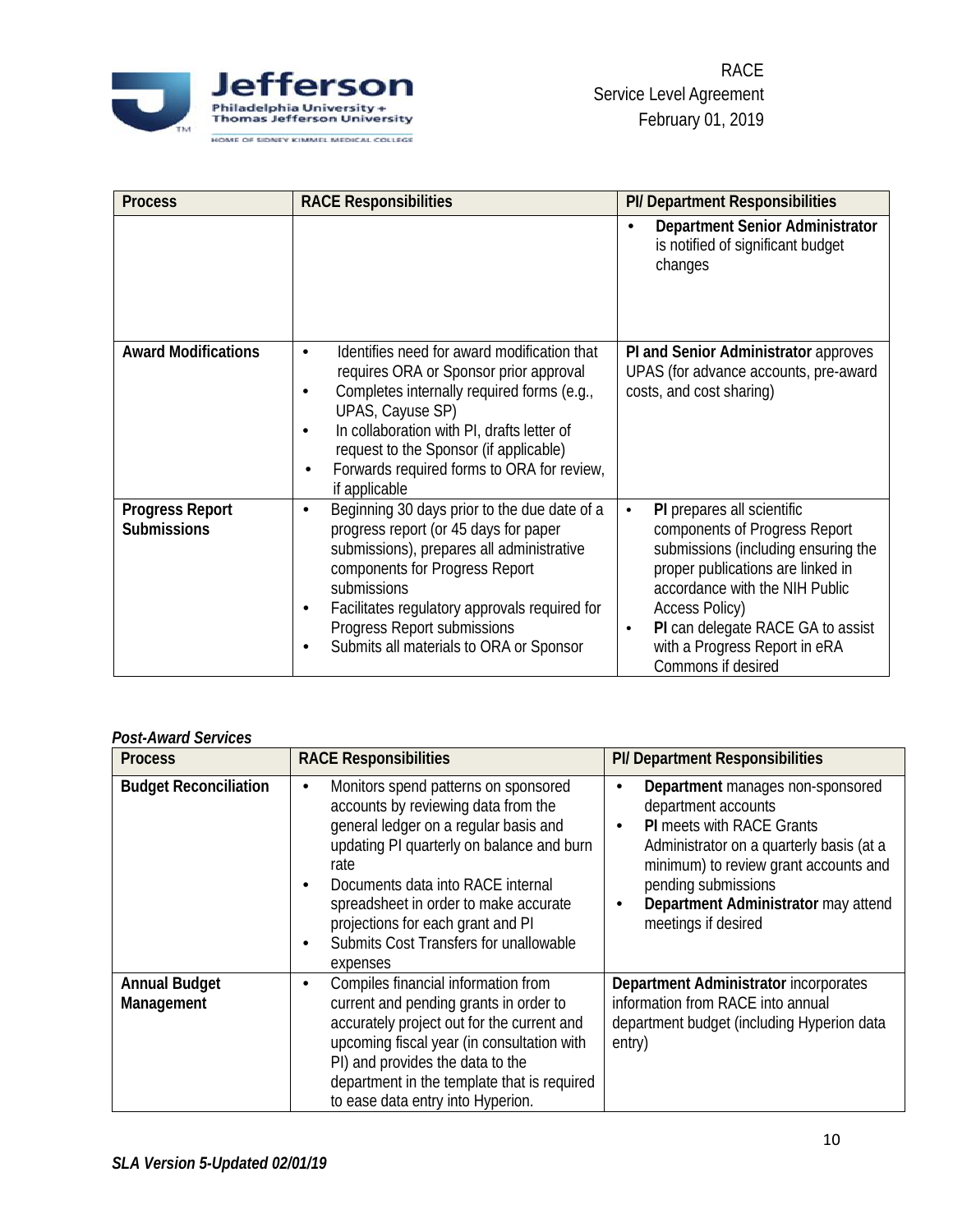

| <b>Process</b>                                      | <b>RACE Responsibilities</b>                                                                                                                                                                                                                                                                                                                                                                                             | PI/ Department Responsibilities                                                                                                                                                                                                                                                                                                                                      |
|-----------------------------------------------------|--------------------------------------------------------------------------------------------------------------------------------------------------------------------------------------------------------------------------------------------------------------------------------------------------------------------------------------------------------------------------------------------------------------------------|----------------------------------------------------------------------------------------------------------------------------------------------------------------------------------------------------------------------------------------------------------------------------------------------------------------------------------------------------------------------|
| <b>Salary Distribution</b>                          | Meets with Senior Administrator to review<br>$\bullet$<br>grant budget information<br>Completes OSD (Online Salary Distribution)<br>$\bullet$<br>Form for salary on 08x accounts<br>Obtains approval for salary distribution from<br>$\bullet$<br>the PI                                                                                                                                                                 | Department Administrator approves OSD<br>$\bullet$<br>(if salary is hitting grant accounts and<br>department non sponsored accounts)<br>Department Administrator initiates PAR/<br>PAF/ SFRAR HR Forms                                                                                                                                                               |
| <b>Effort Reporting</b><br><b>Interim Financial</b> | Reviews all effort reports to ensure<br>$\bullet$<br>accuracy in a timely fashion, allowing time<br>for certifier (3 business days)<br>Notifies Certifier once reports have been<br>$\bullet$<br>reviewed<br>Reviews financial report for accuracy<br>$\bullet$                                                                                                                                                          | Approved Certifier - Certifies Effort Reports<br>N/A                                                                                                                                                                                                                                                                                                                 |
| Reporting                                           | Verifies carryforward amount<br>$\bullet$                                                                                                                                                                                                                                                                                                                                                                                |                                                                                                                                                                                                                                                                                                                                                                      |
| <b>Cost Transfers</b>                               | Reviews expenses on sponsored<br>$\bullet$<br>accounts on a regular basis and identifies<br>expenses that must be transferred in<br>accordance with the Sponsor, ORA, and<br>TJU policies<br>Prepares Cost Transfer form and<br>$\bullet$<br>completes > 90 day justification, if<br>necessary<br>Routes Cost Transfer form for approval<br>٠                                                                            | Receives cost transfers that credit<br>$\bullet$<br>Department accounts for information<br>purposes only<br>Department Administrator approves<br>$\bullet$<br>cost transfers that debit Department<br>accounts<br>PI approves all cost transfers on<br>sponsored accounts                                                                                            |
| Payment of<br><b>Subcontract Invoices</b>           | Notifies ORA of subcontractors who are<br>$\bullet$<br>not submitting invoices in a timely manner<br>Maintains record of all invoices submitted.<br>$\bullet$<br>Coordinates with ORA confirmation of<br>accurate posting of invoices submitted to<br>A/P for processing;<br>Reviews subrecipient spending patterns<br>$\bullet$<br>with PI<br>Informs ORA of payment or subrecipient<br>$\bullet$<br>performance issues | PI approves subcontract final invoices<br>for payment if desired (ORA policy does<br>not require a PI approval, with<br>exception of final invoices, under fixed<br>price agreements & patient-related<br>invoices.<br>PI notifies RACE Grants Administrator<br>$\bullet$<br>and ORA should there be an issue with<br>the work being completed by a<br>subcontractor |
| Purchasing                                          | Detail regarding the three options for<br>Purchasing are located in Appendix III.<br>Completes purchase for PI or PI's<br>$\bullet$<br>designee (if requested)<br>Retains documentation related to<br>$\bullet$<br>purchases on sponsored projects<br>Approves purchases on sponsored<br>$\bullet$<br>projects in Ascent and in Payment Net                                                                              | PI or PI's designee identifies need for<br>purchase<br>Completes purchasing request form (if<br>$\bullet$<br>utilizing RACE purchasing capability)<br>Forwards purchase confirmations and<br>packing slips to RACE for auditable file                                                                                                                                |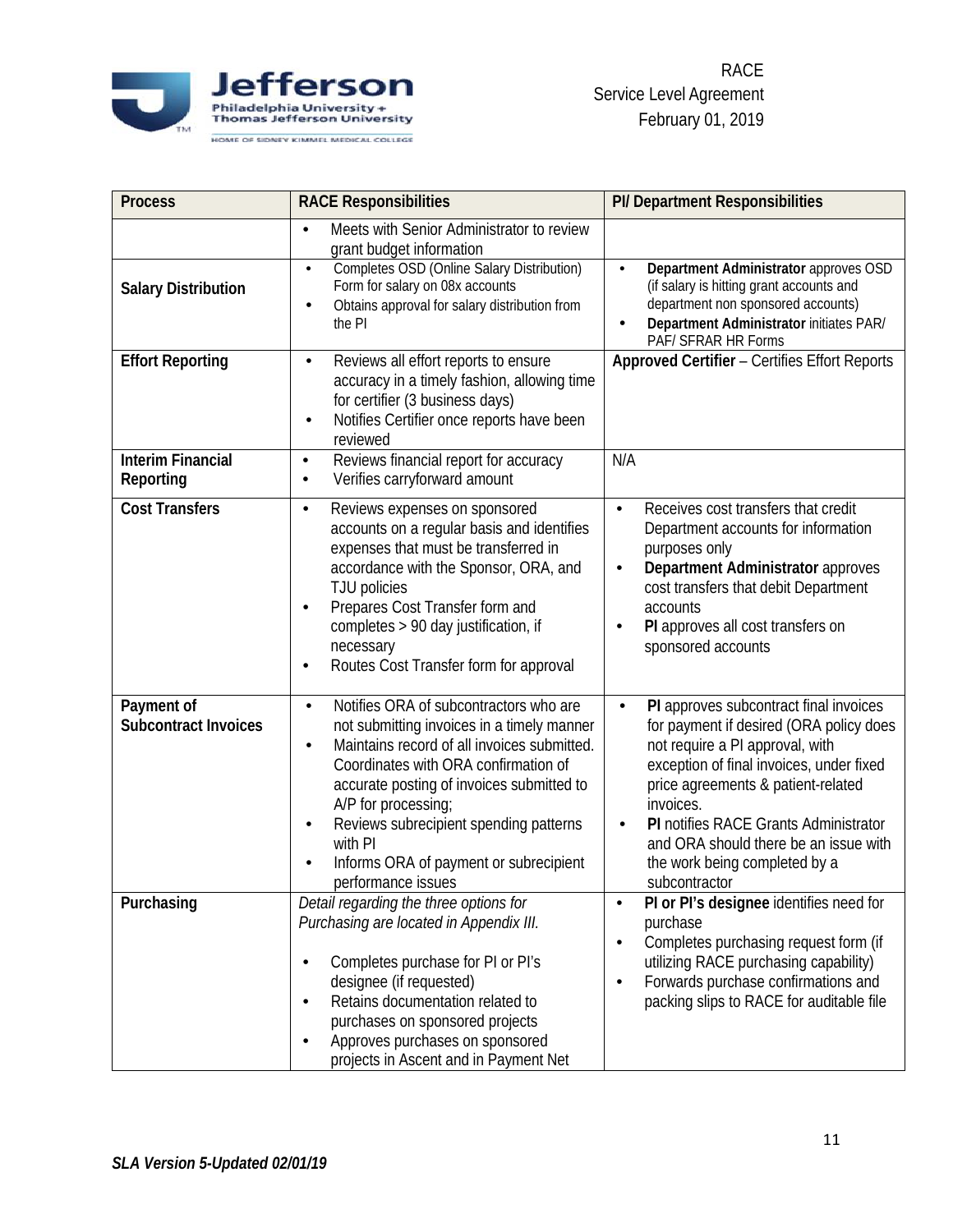

| <b>Process</b> | <b>RACE Responsibilities</b>                                                                                                                                                                                                                                                                                                                                                                                                                                                | PI/ Department Responsibilities                                                                                                                                                                                         |
|----------------|-----------------------------------------------------------------------------------------------------------------------------------------------------------------------------------------------------------------------------------------------------------------------------------------------------------------------------------------------------------------------------------------------------------------------------------------------------------------------------|-------------------------------------------------------------------------------------------------------------------------------------------------------------------------------------------------------------------------|
| Closeout       | Reconcile all sponsored accounts in<br>preparation for closeout<br>Process OSDs required for grants that are<br>٠<br>ending<br>Notify PI, purchasers, and senior<br>٠<br>department administrators that grant is<br>ending at least 30 days prior to expiration<br>Ensure final subcontract and consulting<br>٠<br>invoices are received<br>Review final financial reports and invoices<br>٠<br>prior to submission to Sponsor<br>Contact PI for technical report follow-up | PI approves final financial reports<br>PI completes all final technical reports<br>required by Sponsor<br>Department terminates employees (if<br>applicable) once an award ends and<br>processes paperwork as necessary |

RACE will not provide support on the following matters related to sponsored awards:

- Maintaining faculty appointments
- Entering departmental annual budget information into Hyperion
- Travel arrangements or preparation of travel reimbursements
	- This includes travel related to conferences. Conference travel arrangements can include but are not limited to: registrations, abstracts, flight and hotel arrangements, and car rental.
- Coordination for department related meetings
	- This includes the coordination of catering, medical media services, audio visual preparations etc.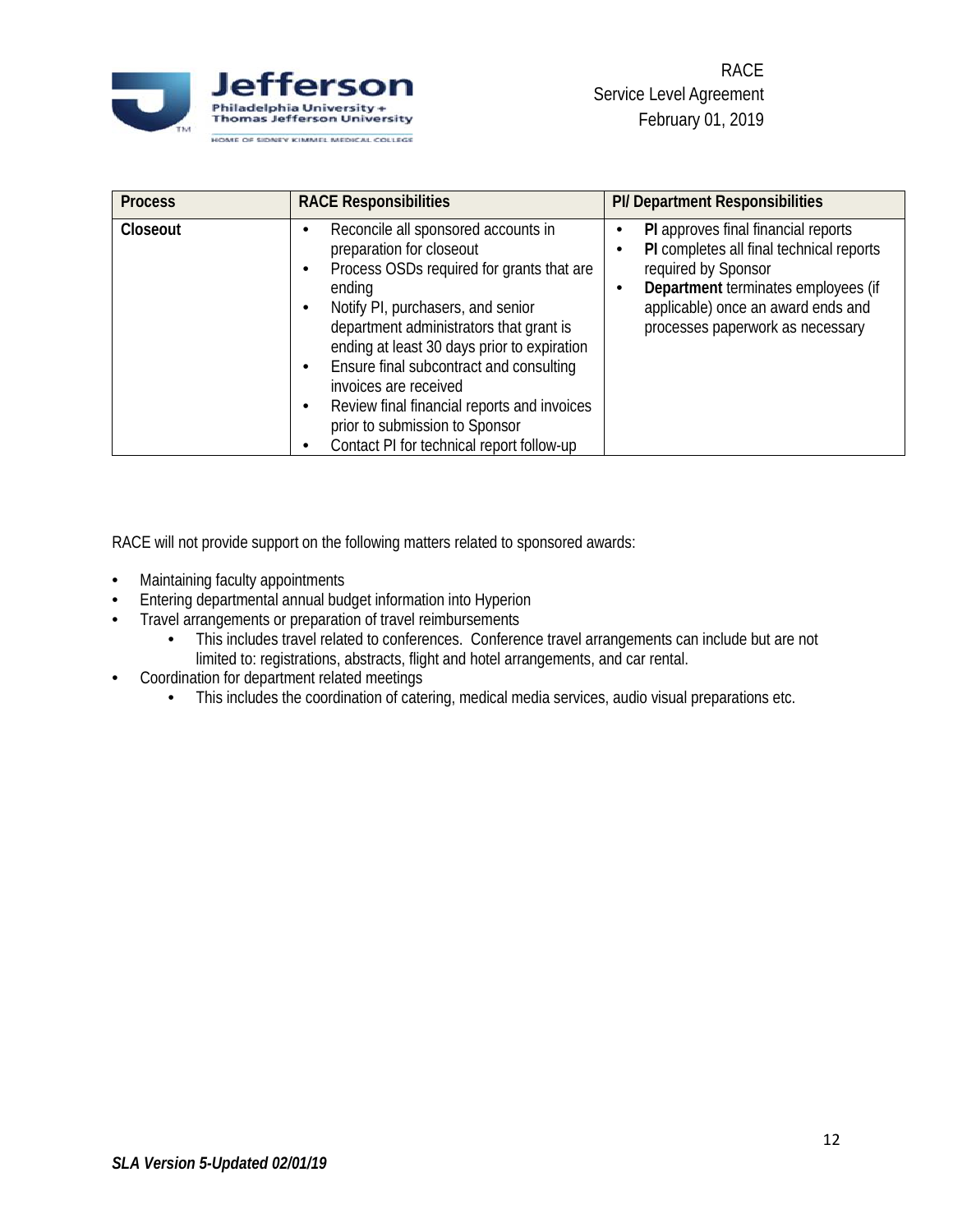

# <span id="page-12-0"></span>*II. Roles and Responsibilities Matrix*

| <b>Responsibility</b>                                                                                                |    |                                  |             |            |             |
|----------------------------------------------------------------------------------------------------------------------|----|----------------------------------|-------------|------------|-------------|
| <b>Role</b>                                                                                                          | PI | College/ School/<br>Dept./ Other | <b>RACE</b> | <b>ORA</b> | <b>SPAO</b> |
| <b>Identify Funding Opportunities</b><br>(Pre-Award)                                                                 |    |                                  |             |            |             |
| Meets with PI in order to gauge<br>interest in Funding Opportunity<br>Announcements                                  |    |                                  | X           |            |             |
| Creates, collects, and<br>disseminates funding<br>opportunities campus-wide on<br><b>Jefferson Research Website</b>  |    |                                  | X           | X          |             |
| Identifies specific funding<br>opportunities based on<br>research area and key word<br>search through Pivot Database | X  |                                  |             |            |             |
| Corresponds with sponsors<br>regarding specific funding<br>opportunities                                             | X  |                                  |             |            |             |
| Makes final decision on pursuit<br>of funding opportunity                                                            | X  | X                                |             |            |             |
| Conducts periodic meeting with<br>PI to discuss funding horizon<br>and funded awards                                 |    |                                  | X           |            |             |
| Maintains system access and<br>system requirements for each<br>potential sponsor                                     |    |                                  |             | x          |             |
| Proposal preparation (Pre-<br>Award)                                                                                 |    |                                  |             |            |             |
| Manages planned applications<br>for faculty via Cayuse SP<br>working files / Cayuse 424                              |    |                                  | X           |            |             |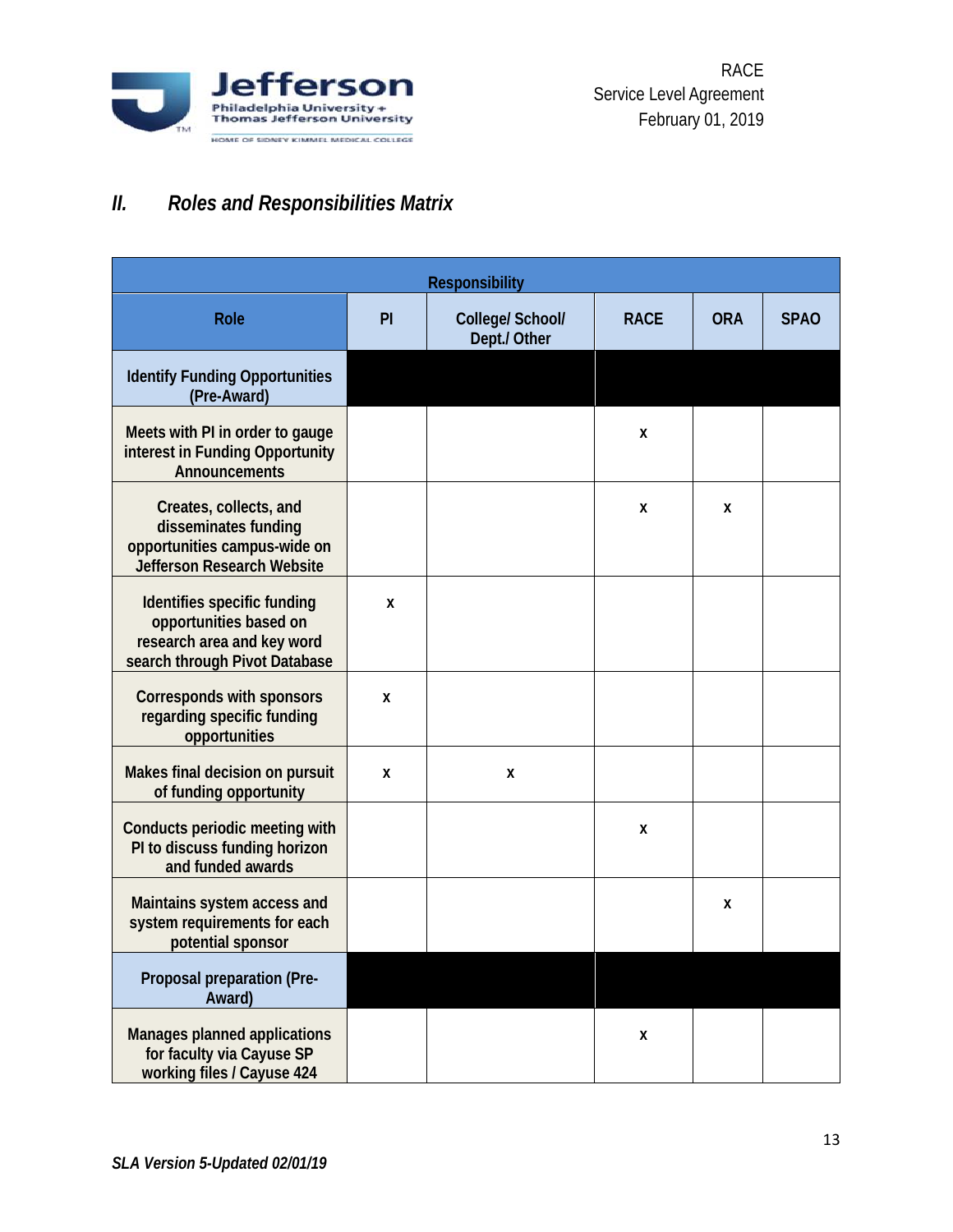

|                                                                                                                                                                                                                                                      | <b>Responsibility</b> |                                  |             |            |             |  |
|------------------------------------------------------------------------------------------------------------------------------------------------------------------------------------------------------------------------------------------------------|-----------------------|----------------------------------|-------------|------------|-------------|--|
| Role                                                                                                                                                                                                                                                 | PI                    | College/ School/<br>Dept./ Other | <b>RACE</b> | <b>ORA</b> | <b>SPAO</b> |  |
| Prepares and maintains Cayuse<br>SP record for proposals due                                                                                                                                                                                         |                       |                                  | X           |            |             |  |
| Prepares proposal - compiles<br>administrative components (ie.<br>Project Summary/Abstract,<br>Project Narrative, Facilities and<br>Other Resources, Equipment,<br><b>Biographical Sketches,</b><br><b>Subcontractor documents)</b>                  |                       |                                  | X           |            |             |  |
| <b>Budget Development</b>                                                                                                                                                                                                                            | X                     |                                  | X           |            |             |  |
| Prepares proposal -<br>technical/scientific, letters of<br>support (including budget<br>justification as it relates to the<br>specific aims of the proposal)                                                                                         | X                     |                                  |             |            |             |  |
| Approves proposed cost<br>sharing                                                                                                                                                                                                                    |                       | X                                |             |            |             |  |
| <b>Obtains documentation from</b><br>proposed subcontractors                                                                                                                                                                                         |                       |                                  | X           |            |             |  |
| <b>Drafts Letter of Intent</b><br>(administrative or financial), if<br>applicable. If a budget is<br>required, PI should alert RACE<br><b>Grants Administrator their</b><br>intent to propose at least 2<br>weeks in advance of sponsor<br>deadline. |                       |                                  | X           |            |             |  |
| <b>Drafts Letter of Intent</b><br>(scientific), if applicable                                                                                                                                                                                        | X                     |                                  |             |            |             |  |
| Maintains copies of Biosketch<br>and Current/Pending Support,                                                                                                                                                                                        | X                     |                                  | X           |            |             |  |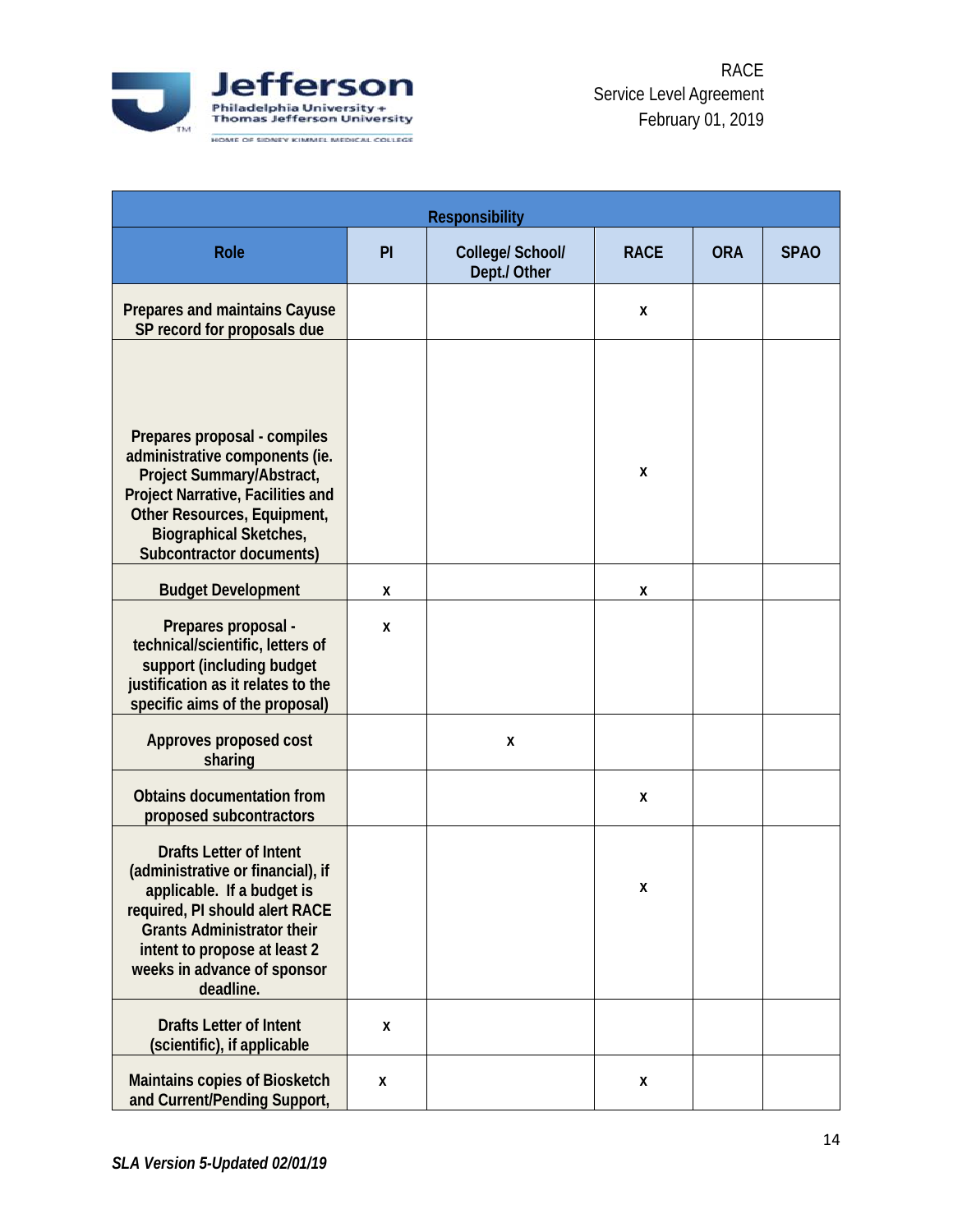

|                                                                                                                                                                                                                                 | <b>Responsibility</b> |                                  |             |            |             |  |
|---------------------------------------------------------------------------------------------------------------------------------------------------------------------------------------------------------------------------------|-----------------------|----------------------------------|-------------|------------|-------------|--|
| <b>Role</b>                                                                                                                                                                                                                     | PI                    | College/ School/<br>Dept./ Other | <b>RACE</b> | <b>ORA</b> | <b>SPAO</b> |  |
| documents in common files for<br>use in future proposals                                                                                                                                                                        |                       |                                  |             |            |             |  |
| Updates biosketches prior to<br>proposal submission (including<br>but not limited to: position title,<br>education/training, personal<br>statement, positions and<br>honors, contributions to<br>science, and research support) | X                     |                                  |             |            |             |  |
| Completes, reviews, and routes<br>proposal for approval                                                                                                                                                                         |                       |                                  | X           |            |             |  |
| Approves proposal                                                                                                                                                                                                               | X                     | X                                |             | X          |             |  |
| Submits proposal to sponsor                                                                                                                                                                                                     |                       |                                  |             | X          |             |  |
| <b>Award Reporting (Pre Award)</b>                                                                                                                                                                                              |                       |                                  |             |            |             |  |
| Prepares all administrative<br>components of Just in Time or<br>other pre-award requests from<br>the sponsor                                                                                                                    |                       |                                  | X           |            |             |  |
| Verifies CITI certifications for<br>human subject training is active                                                                                                                                                            |                       |                                  | X           |            |             |  |
| Prepares protocol, if applicable                                                                                                                                                                                                | X                     |                                  |             |            |             |  |
| Gathers regulatory approvals<br>for JIT and Progress reports<br>(IRB & IACUC)                                                                                                                                                   |                       |                                  | X           | X          |             |  |
| Prepares all administrative<br>components of Progress Report<br>submissions                                                                                                                                                     |                       |                                  | X           |            |             |  |
| <b>Verifies Carryforward Amount</b>                                                                                                                                                                                             | X                     |                                  | Χ           |            |             |  |
| Prepares all scientific<br>components of Just in Time and<br><b>Progress Report submissions</b>                                                                                                                                 | X                     |                                  |             |            |             |  |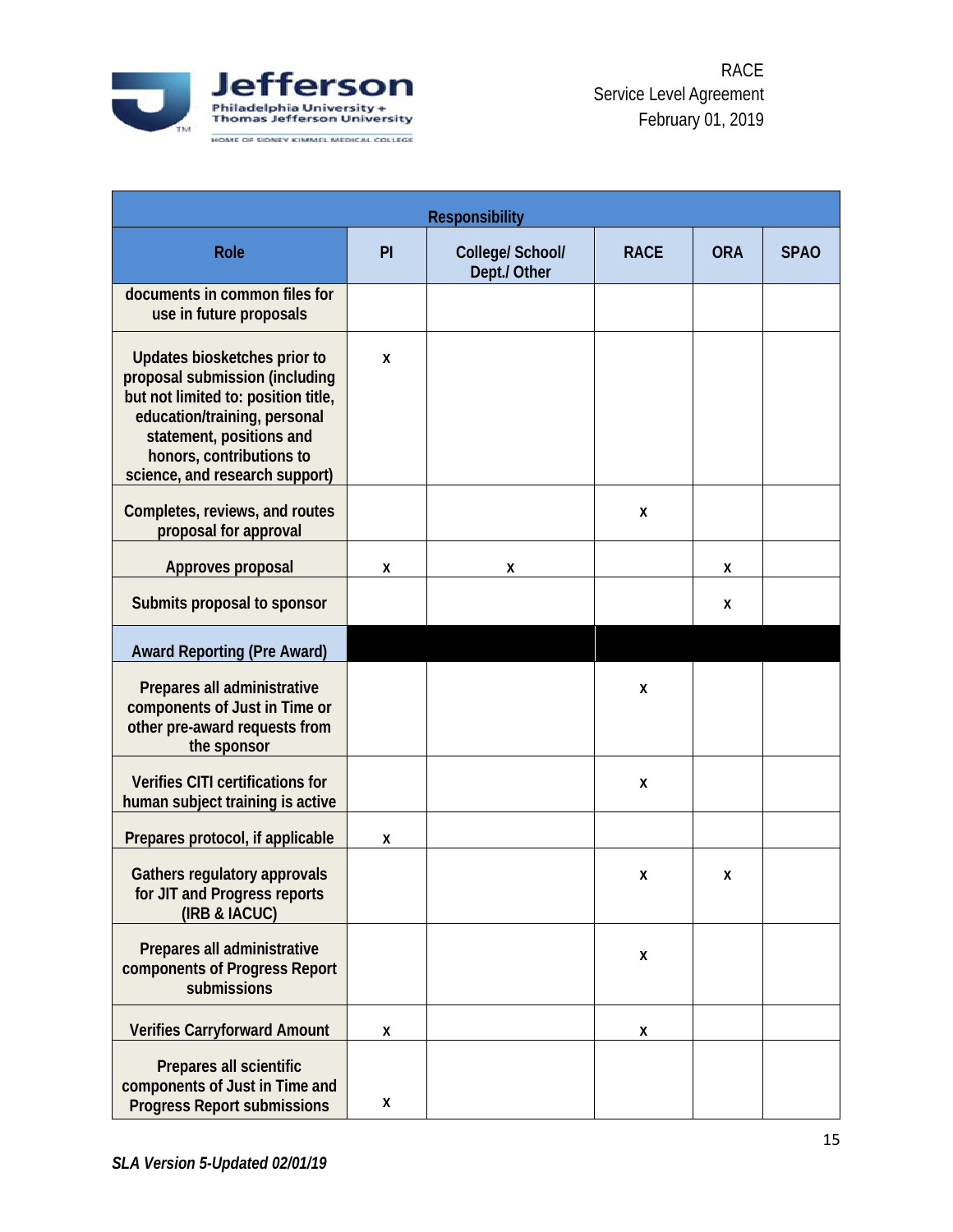

|                                                                                                                     |    | <b>Responsibility</b>            |             |            |             |
|---------------------------------------------------------------------------------------------------------------------|----|----------------------------------|-------------|------------|-------------|
| Role                                                                                                                | PI | College/ School/<br>Dept./ Other | <b>RACE</b> | <b>ORA</b> | <b>SPAO</b> |
| (including ensuring the proper<br>publications are linked in<br>accordance with NIH Public<br><b>Access Policy)</b> |    |                                  |             |            |             |
| Submits material (Just in Time<br>documents/responses) to<br>sponsor                                                |    |                                  |             | X          |             |
| <b>Award Acceptance (Pre-Award)</b>                                                                                 |    |                                  |             |            |             |
| Reviews award document and<br>determines if a revised budget<br>is required                                         |    |                                  | X           |            |             |
| Reviews award terms and<br>conditions and grant<br>purchasing guidelines with the<br>PI                             |    |                                  | Χ           |            |             |
| Gathers regulatory approvals<br>for JIT and Progress reports<br>(IRB & IACUC)                                       |    |                                  | Χ           |            |             |
| Prepares protocol, if applicable                                                                                    | Χ  |                                  |             |            |             |
| Prepares awarded budget (if<br>different from proposed budget)                                                      |    |                                  | X           |            |             |
| Approves awarded budget (if<br>different from proposed budget)                                                      | X  | X                                |             |            |             |
| <b>Reviews and confirms</b><br>effort/salary cap/cost sharing<br>and subcontract execution                          |    |                                  | X           |            |             |
| Accepts grant award on behalf<br>of TJU                                                                             |    |                                  |             | X          |             |
| Negotiates contract or award<br>with sponsor on behalf of TJU                                                       |    |                                  |             | X          |             |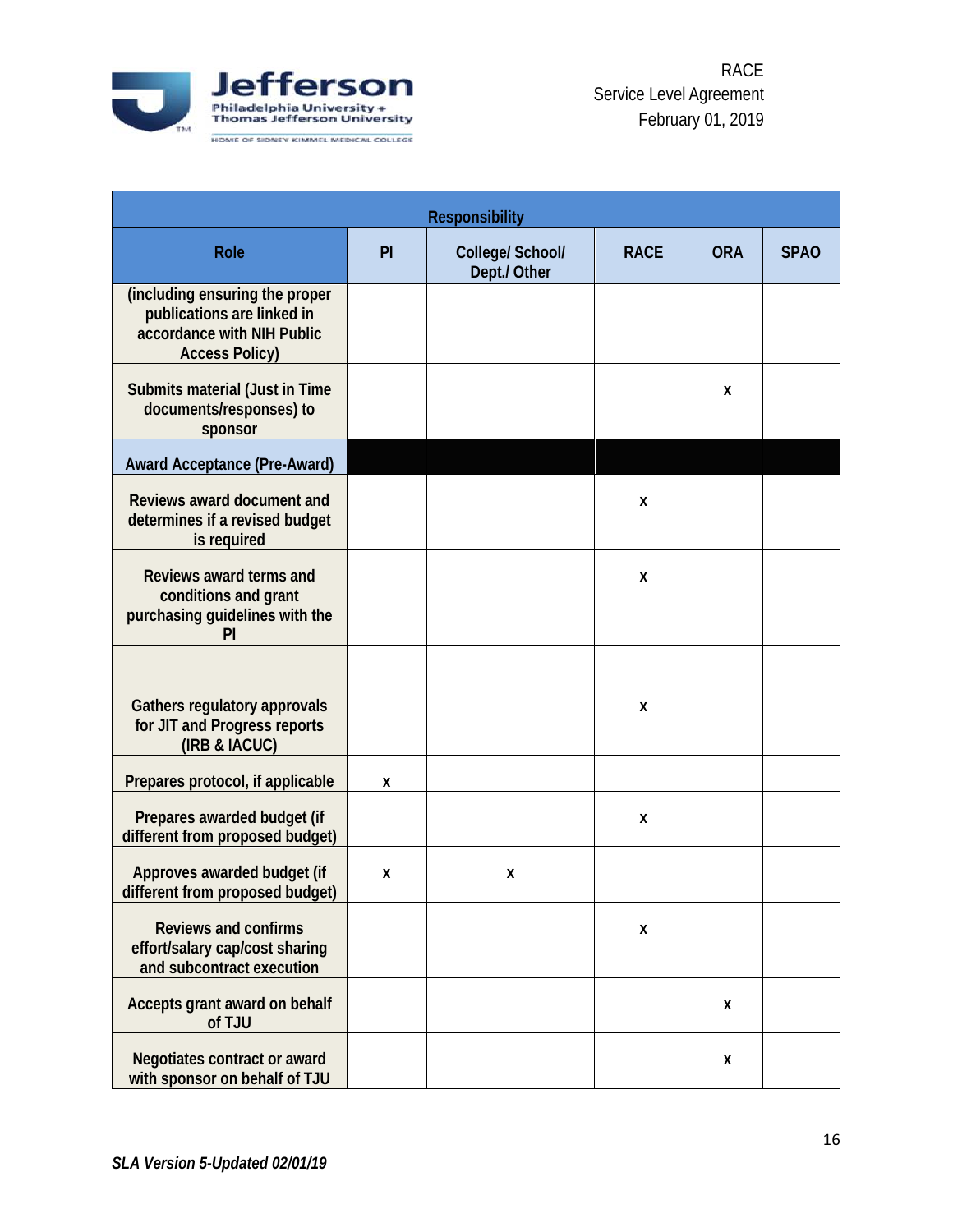

| <b>Responsibility</b>                                                                              |    |                                  |                    |            |             |
|----------------------------------------------------------------------------------------------------|----|----------------------------------|--------------------|------------|-------------|
| <b>Role</b>                                                                                        | PI | College/ School/<br>Dept./ Other | <b>RACE</b>        | <b>ORA</b> | <b>SPAO</b> |
| Participates in negotiations as<br>advisor                                                         | X  |                                  | X                  |            |             |
| Prepares and approves NIH and<br>other federal non-grant/contract<br>arrangements                  |    |                                  |                    | X          |             |
| <b>Requests and monitors</b><br><b>Advance Accounts</b>                                            |    |                                  | X                  |            |             |
| <b>Approves request for Advance</b><br><b>Account</b>                                              |    | X                                |                    | X          |             |
| Sets up award (or Advance)<br>account in GL                                                        |    |                                  |                    |            | X           |
| Sets up award for transactional<br>processes and systems<br>(PeopleSoft/focus)                     |    |                                  |                    |            | X           |
| <b>Completes Conflict of Interest</b><br>Disclosures prior to expending<br>funds on awarded grants | X  |                                  |                    |            |             |
| <b>Reviews to ensure COI is</b><br>complete                                                        |    |                                  | X                  | x          |             |
| <b>Award Modifications</b>                                                                         |    |                                  |                    |            |             |
| Identifies need for award<br>modification                                                          | Χ  |                                  | X                  |            |             |
| <b>Completes internally required</b><br>forms (i.e. UPAS, Cayuse SP)                               |    |                                  | $\pmb{\mathsf{X}}$ |            |             |
| Initiates request for No Cost<br>Extension (NCE) or other award<br>amendment                       |    |                                  | $\pmb{\mathsf{X}}$ |            |             |
| Approves UPAS (for advance<br>accounts, pre-award costs and<br>cost sharing)                       |    | X                                |                    |            |             |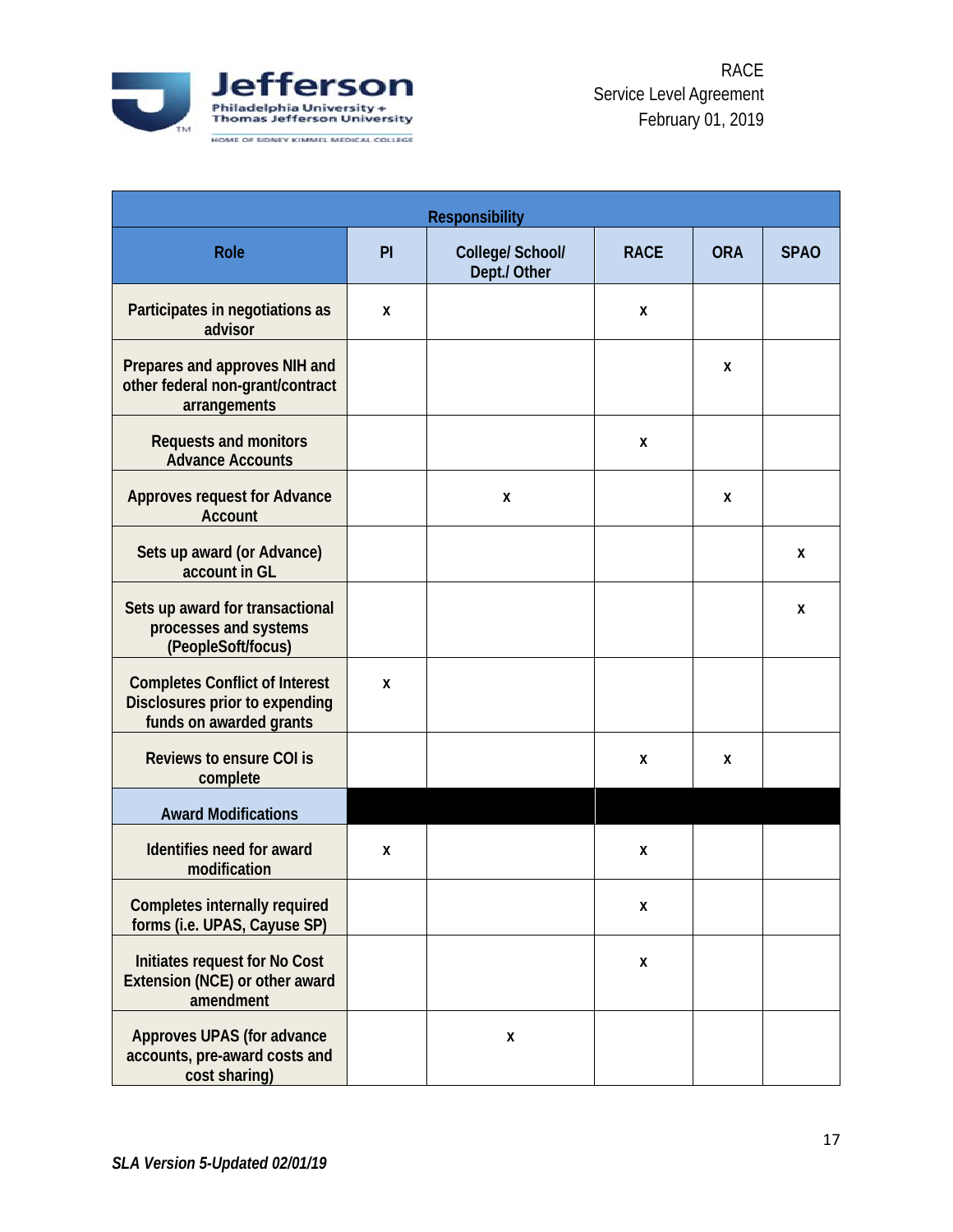

| <b>Responsibility</b>                                                                                              |    |                                  |             |            |             |
|--------------------------------------------------------------------------------------------------------------------|----|----------------------------------|-------------|------------|-------------|
| <b>Role</b>                                                                                                        | PI | College/ School/<br>Dept./ Other | <b>RACE</b> | <b>ORA</b> | <b>SPAO</b> |
| Drafts letter of request to the<br>sponsor                                                                         |    |                                  | X           |            |             |
| Reviews required forms and<br>submits request to sponsor                                                           |    |                                  |             | X          |             |
| <b>Award Management (Post-</b><br>Award)                                                                           |    |                                  |             |            |             |
| Monitors spend pattern<br>compared to budget                                                                       |    |                                  | X           |            |             |
| Documents data into RACE<br>internal spreadsheet in order to<br>make accurate projections for<br>each grant and PI |    |                                  | X           |            |             |
| <b>Issues monthly grant</b><br>management reports to RACE<br>administrators and<br>departmental administrators     |    |                                  |             |            | X           |
| Reviews all red flag charges to<br>award (such as federal express,<br>office supplies, postage etc.)               |    |                                  | X           |            |             |
| Obtains periodic confirmation of<br>salary distributions from PI -<br>key personnel and research<br>staff          |    |                                  | X           |            |             |
| Completes reconciliation of<br>grant accounts                                                                      |    |                                  | χ           |            |             |
| Resolves cost overruns on<br>sponsored accounts via Cost<br><b>Transfer</b>                                        |    |                                  | X           |            |             |
| Reviews status of grant<br>accounts with PIs on a quarterly<br>basis                                               |    |                                  | X           |            |             |
| Prepares projections                                                                                               |    |                                  | X           |            |             |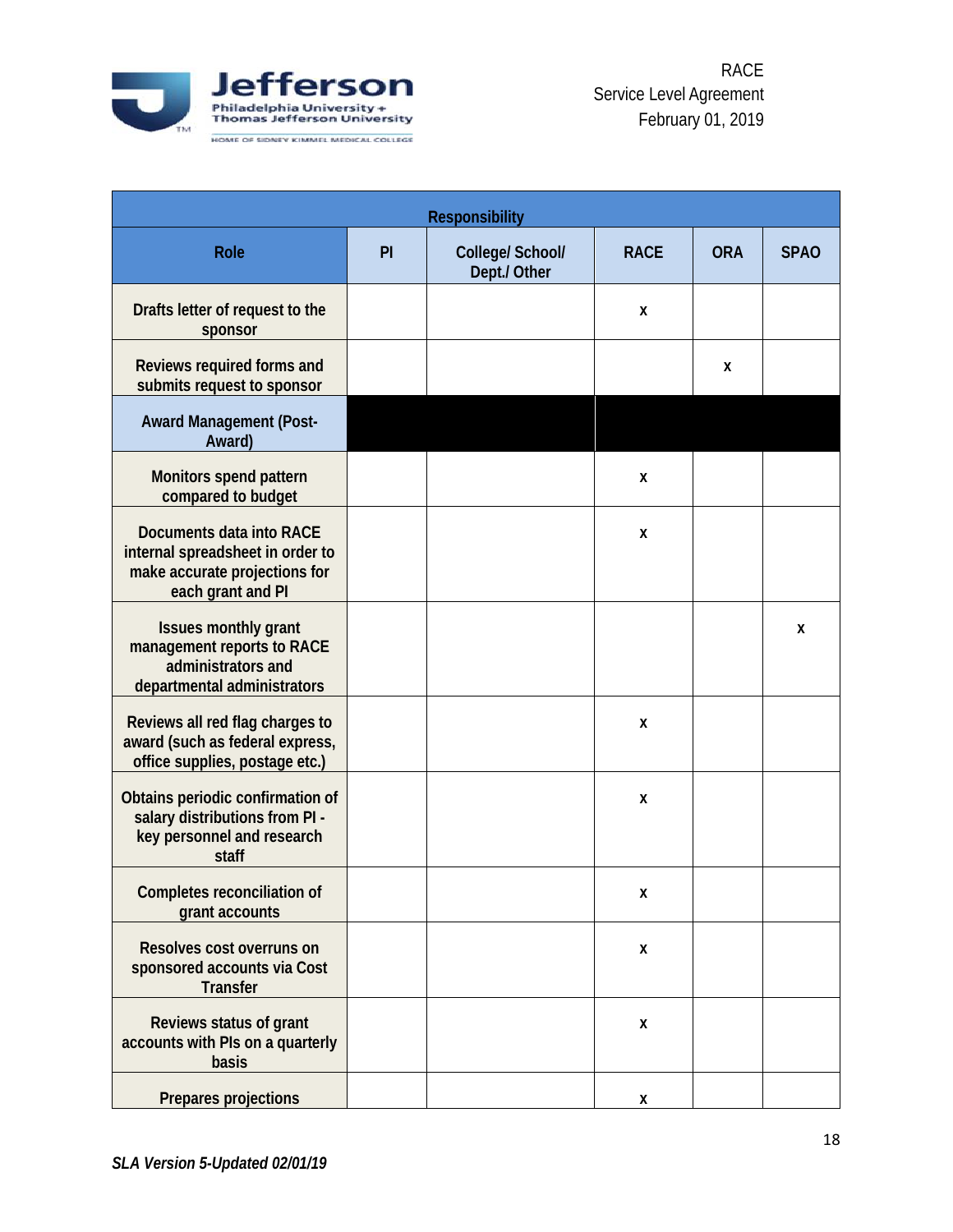

| <b>Responsibility</b>                                                                                                                                        |    |                                  |             |            |             |  |
|--------------------------------------------------------------------------------------------------------------------------------------------------------------|----|----------------------------------|-------------|------------|-------------|--|
| <b>Role</b>                                                                                                                                                  | PI | College/ School/<br>Dept./ Other | <b>RACE</b> | <b>ORA</b> | <b>SPAO</b> |  |
| <b>Analyzes Reserve</b>                                                                                                                                      |    |                                  |             | X          |             |  |
| <b>Documents cost allocation</b><br>methodologies                                                                                                            |    |                                  | X           | X          |             |  |
| <b>Annual Award Management</b><br>(Post-Award)                                                                                                               |    |                                  |             |            |             |  |
| Provides award and projection<br>data for Hyperion for<br>departmental budgeting                                                                             |    |                                  | X           |            |             |  |
| <b>Enters data for annual</b><br>budgeting process into<br><b>Hyperion</b>                                                                                   |    | X                                |             |            |             |  |
| Initiates request for re-<br>budgeting                                                                                                                       |    |                                  | X           |            |             |  |
| Approves re-budgeting request                                                                                                                                |    |                                  |             | X          |             |  |
| <b>Salary Distribution</b>                                                                                                                                   |    |                                  |             |            |             |  |
| Initiates personnel changes<br>(grant begin/end, prospective<br>distribution changes)                                                                        |    |                                  | X           |            |             |  |
| Reviews and manages<br>personnel changes (personnel<br>hiring/terminations,<br>unscheduled status/rate<br>changes *no retroactive<br>increases, for example) |    | X                                |             |            |             |  |
| <b>Completes Online Salary</b><br>Distribution Form (OSD) for 08x<br>accounts                                                                                |    |                                  | X           |            |             |  |
| Obtains approval for salary<br>distribution                                                                                                                  |    |                                  | X           |            |             |  |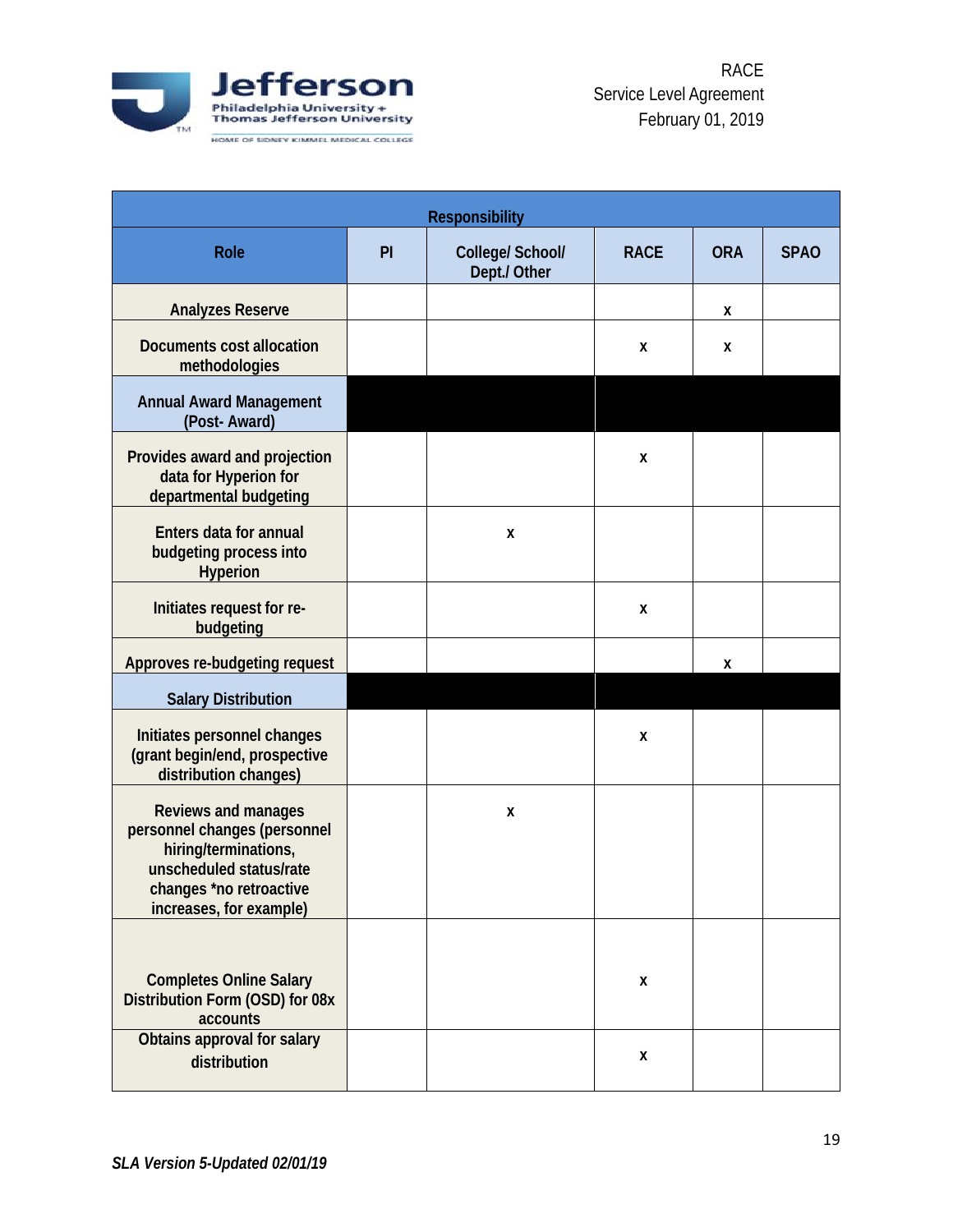

|                                                                                                       | <b>Responsibility</b> |                                  |             |            |             |  |  |
|-------------------------------------------------------------------------------------------------------|-----------------------|----------------------------------|-------------|------------|-------------|--|--|
| <b>Role</b>                                                                                           | PI                    | College/ School/<br>Dept./ Other | <b>RACE</b> | <b>ORA</b> | <b>SPAO</b> |  |  |
| Approves salary distribution                                                                          | X                     | X                                |             | X          |             |  |  |
| <b>Initiates PAR/ PAF/ SFRAR</b><br><b>Human Resources Forms</b>                                      |                       | X                                |             |            |             |  |  |
| <b>Approves PAR/ PAF/ SFRAR</b><br><b>Human Resources Forms on</b><br>sponsored accounts              | X                     | X                                | X           | X          |             |  |  |
| Posts personnel charges to GL                                                                         |                       |                                  |             |            | X           |  |  |
| Posts fringe benefit<br>adjustments to GL                                                             |                       |                                  |             |            | X           |  |  |
| <b>Effort Reporting</b>                                                                               |                       |                                  |             |            |             |  |  |
| Triggers effort reports for<br>review                                                                 |                       |                                  |             | X          |             |  |  |
| Reviews effort reports for<br>accuracy                                                                |                       |                                  | X           |            |             |  |  |
| Notifies certifiers once reports<br>have been reviewed                                                |                       |                                  | X           |            |             |  |  |
| Certifies effort reports                                                                              | X<br>(Certifier)      |                                  |             |            |             |  |  |
| Tracks key personnel effort<br>changes and identifies need to<br>disclose to sponsor, if<br>necessary |                       |                                  | X           |            |             |  |  |
| Prepare key personnel effort<br>change communication                                                  |                       |                                  | X           |            |             |  |  |
| Discloses key personnel effort<br>changes to sponsor                                                  |                       |                                  |             | X          |             |  |  |
| <b>Cost Transfers</b>                                                                                 |                       |                                  |             |            |             |  |  |
|                                                                                                       |                       |                                  | X           |            |             |  |  |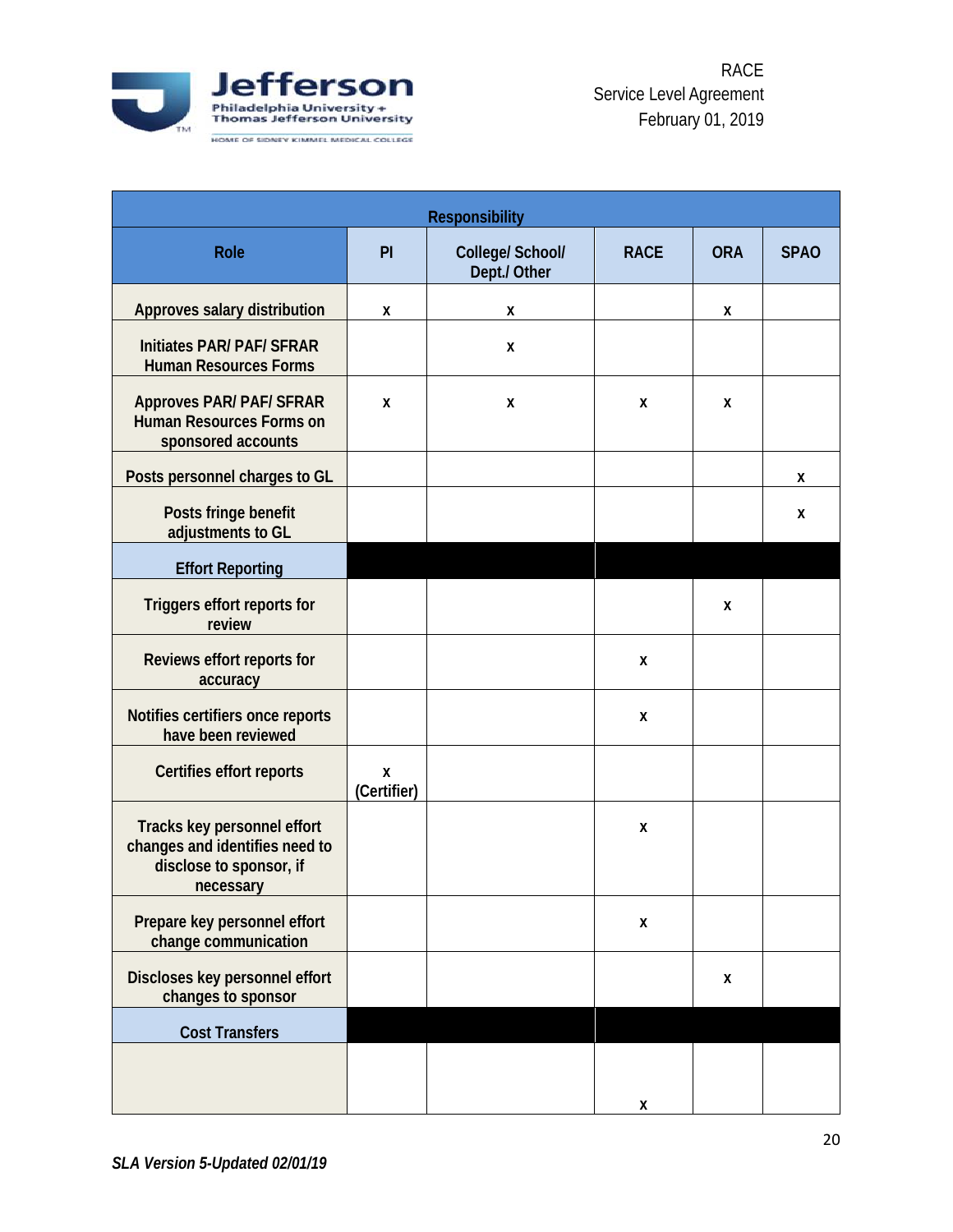

| <b>Responsibility</b>                                                                                   |    |                                  |             |            |             |  |
|---------------------------------------------------------------------------------------------------------|----|----------------------------------|-------------|------------|-------------|--|
| Role                                                                                                    | PI | College/ School/<br>Dept./ Other | <b>RACE</b> | <b>ORA</b> | <b>SPAO</b> |  |
| Prepares cost transfers and<br>completes > 90 justification if<br>necessary                             |    |                                  |             |            |             |  |
| Approves cost transfers that<br>involve transfers from research<br>accounts to departmental<br>accounts | Χ  | X                                |             | X          |             |  |
| Approves cost transfers that<br>involve transfers between<br>research accounts                          | X  |                                  |             | X          |             |  |
| Processes approved cost<br>transfers                                                                    |    |                                  |             |            | X           |  |
| Review of animal charges                                                                                | Χ  |                                  | X           |            |             |  |
| Approves animal charges                                                                                 | X  |                                  |             |            |             |  |
| Monthly/ Quarterly IDC Report:<br>Sends Data to Department for<br><b>F&amp;A Split upon request</b>     |    |                                  | X           |            |             |  |
| Monthly/ Quarterly IDC Report:<br><b>Processes IDC Split</b>                                            |    | X                                |             |            |             |  |
| Purchasing                                                                                              |    |                                  |             |            |             |  |
| <b>Allocates grant</b><br>salaries/expenses/purchases                                                   | X  |                                  | X           |            |             |  |
| <b>Approves</b><br>salary/expenses/purchases                                                            | X  | X                                | X           | Χ          |             |  |
| Ensures purchases appropriate<br>to award period                                                        |    |                                  | X           |            |             |  |
| Equipment purchasing,<br>tracking, and safeguarding                                                     | Χ  | X                                | X           |            |             |  |
| Approves equipment purchases                                                                            |    |                                  |             | X          |             |  |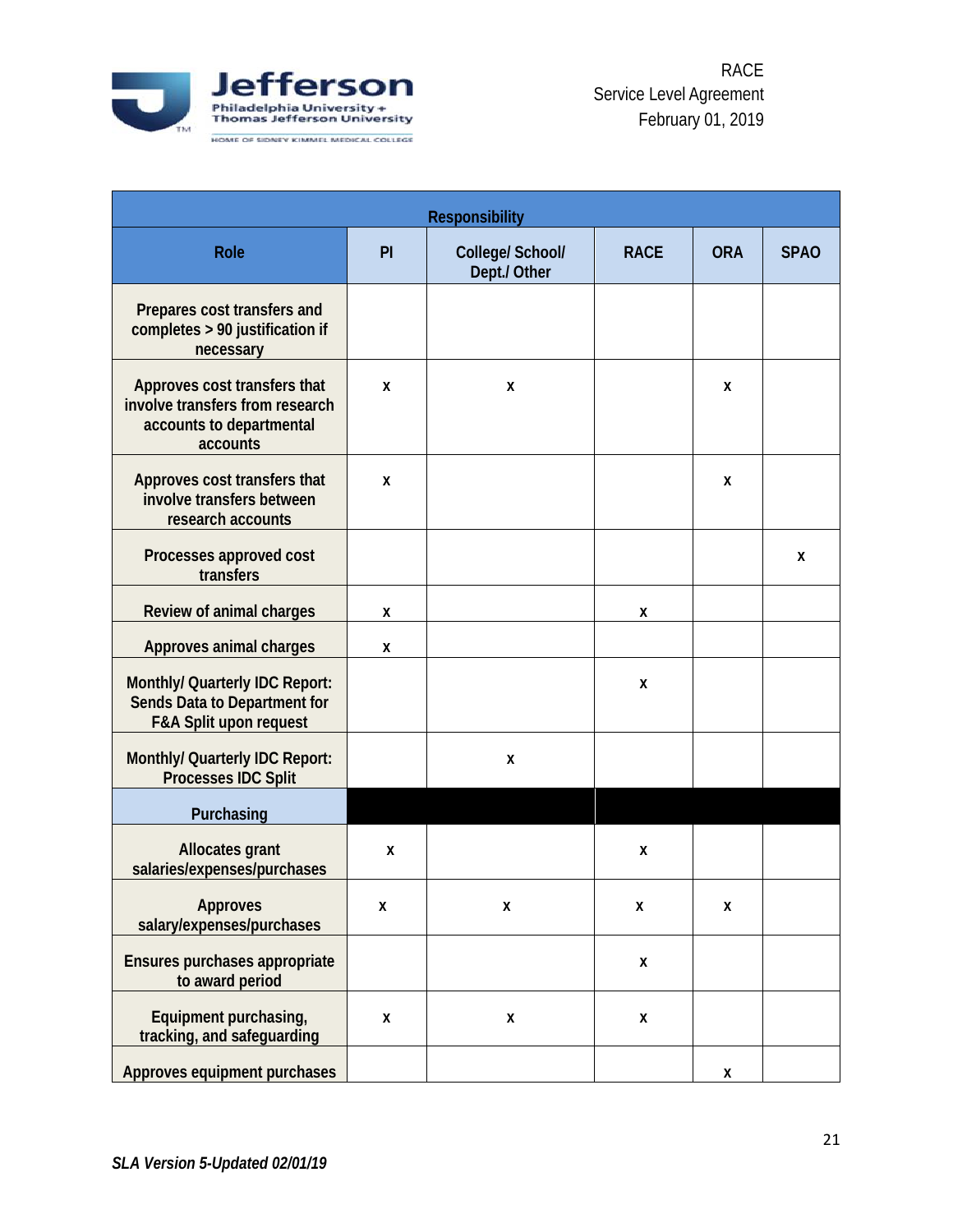

| <b>Responsibility</b>                                                      |    |                                  |             |            |             |  |
|----------------------------------------------------------------------------|----|----------------------------------|-------------|------------|-------------|--|
| Role                                                                       | PI | College/ School/<br>Dept./ Other | <b>RACE</b> | <b>ORA</b> | <b>SPAO</b> |  |
| Posts PO encumbrance entries<br>to GL                                      |    |                                  |             |            | X           |  |
| <b>Approves requisitions</b>                                               |    |                                  | X           | X          |             |  |
| Documents and prepares<br><b>Professional Service</b><br><b>Agreements</b> |    |                                  | X           |            |             |  |
| <b>Executes Professional Service</b><br>Agreements                         |    |                                  |             | X          |             |  |
| Provides supporting<br>documentation for p-card<br>charges                 | X  |                                  |             |            |             |  |
| Approves and retains support<br>for P-card charges                         |    | Χ                                | X           |            |             |  |
| Prepares employee<br>reimbursement report                                  |    | Χ                                |             |            |             |  |
| Approve employee<br>reimbursement report on<br>sponsored accounts          |    |                                  | X           | X          |             |  |
| <b>Prepares Travel Reimbursement</b><br>forms                              | X  | X                                |             |            |             |  |
| <b>Approves Travel</b><br>Reimbursement on sponsored<br>accounts           |    |                                  | X           | X          |             |  |
| Subrecipient monitoring                                                    |    |                                  |             |            |             |  |
| Reviews invoices received prior<br>to processing payment                   |    |                                  |             | X          |             |  |
| Reviews and follows-up on<br>invoices with special terms and<br>conditions |    |                                  |             | X          |             |  |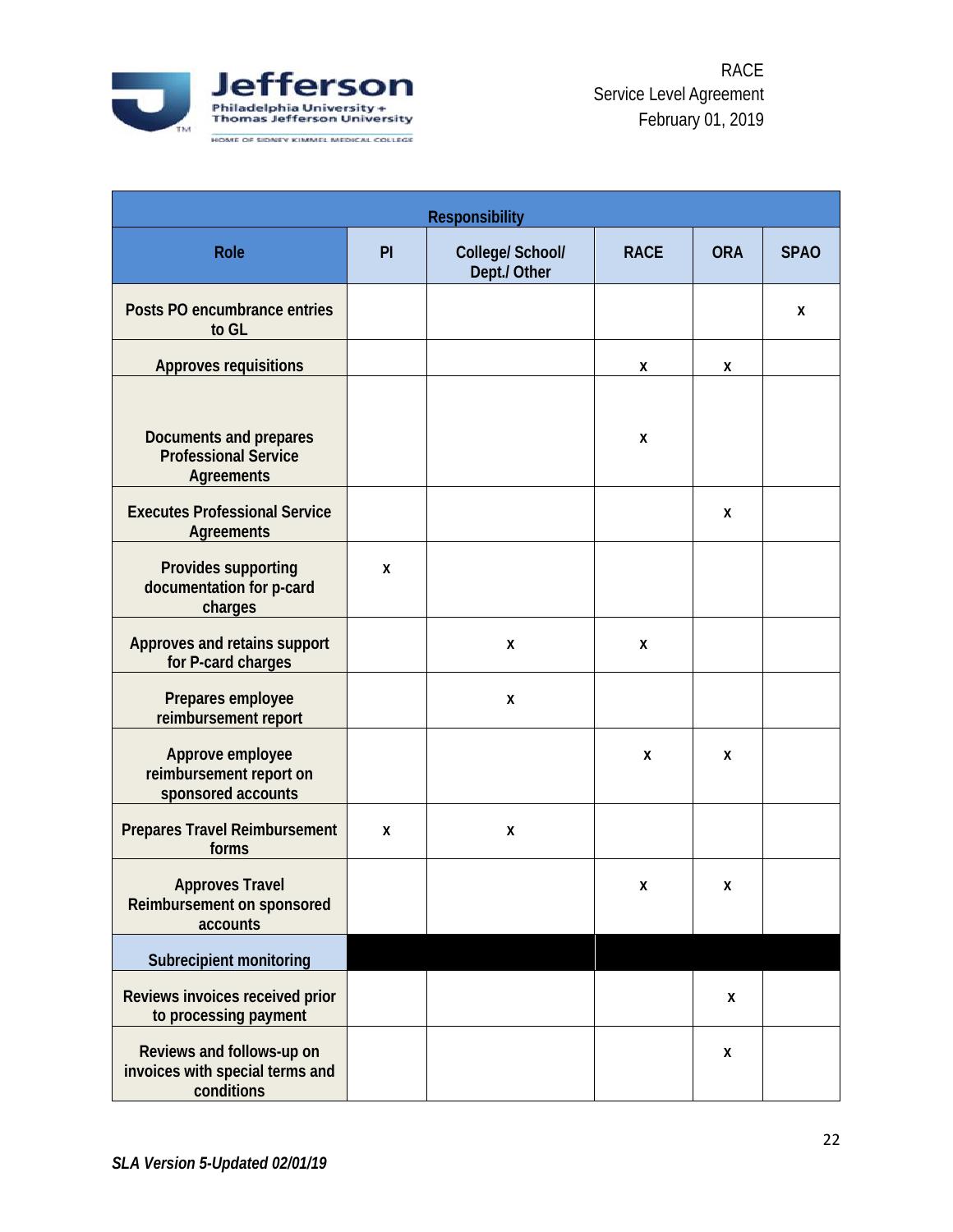

| <b>Responsibility</b>                                                                                             |    |                                  |             |            |             |  |
|-------------------------------------------------------------------------------------------------------------------|----|----------------------------------|-------------|------------|-------------|--|
| <b>Role</b>                                                                                                       | PI | College/ School/<br>Dept./ Other | <b>RACE</b> | <b>ORA</b> | <b>SPAO</b> |  |
| Submits invoices for payment                                                                                      |    |                                  |             | X          |             |  |
| Addresses subrecipient<br>questions regarding payment of<br>invoices                                              |    |                                  |             | X          | X           |  |
| Approves Invoices for payment                                                                                     | X  |                                  |             |            |             |  |
| Addresses performance issues<br>with subrecipient and reports to<br><b>RACE</b> and central office<br>immediately | X  |                                  |             |            |             |  |
| Closeout                                                                                                          |    |                                  |             |            |             |  |
| <b>Prepares Final Invention</b><br>statement                                                                      | X  |                                  |             |            |             |  |
| <b>Submits Final Invention</b><br>statement                                                                       |    |                                  |             | X          |             |  |
| <b>Prepares final</b><br>reconciliation/financial<br>report/invoice                                               |    |                                  |             |            | X           |  |
| Notifies appropriate personnel<br>and PI that grant is ending                                                     |    |                                  | Χ           |            |             |  |
| <b>Completes final reconciliation</b><br>and closeout grant account                                               |    |                                  | X           |            |             |  |
| Processes OSDs required for<br>ending grants                                                                      |    |                                  | X           |            |             |  |
| <b>Approves final financial</b><br>report/invoice                                                                 | X  |                                  | X           |            |             |  |
| Submits financial report/invoice                                                                                  |    |                                  |             |            | X           |  |
| Prepares final scientific and<br>technical reports                                                                | X  |                                  |             |            |             |  |
| Reviews to ensure all technical<br>reports have been delivered                                                    |    |                                  |             | X          |             |  |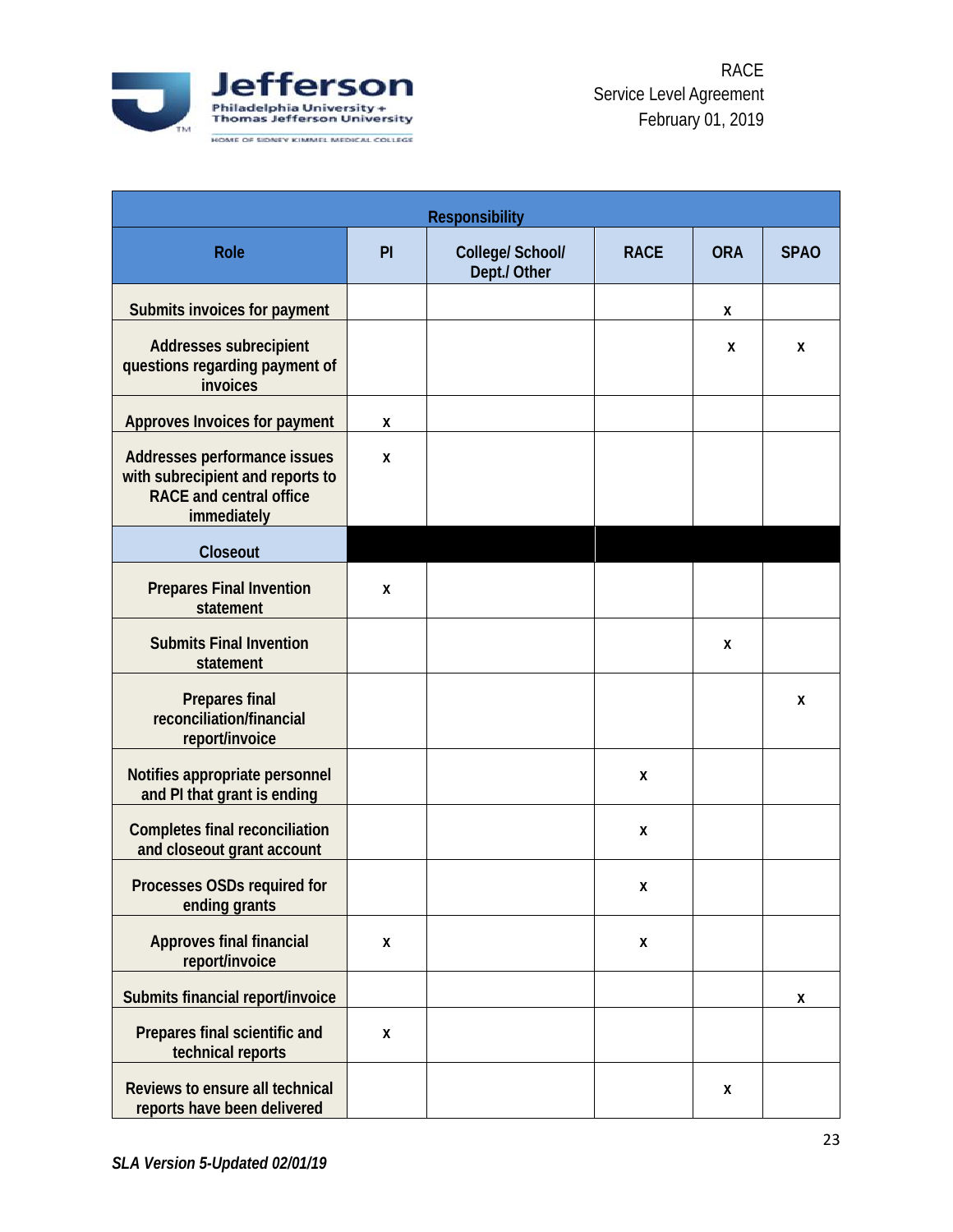

| <b>Responsibility</b>                                                                                            |    |                                  |             |            |             |  |
|------------------------------------------------------------------------------------------------------------------|----|----------------------------------|-------------|------------|-------------|--|
| Role                                                                                                             | PI | College/ School/<br>Dept./ Other | <b>RACE</b> | <b>ORA</b> | <b>SPAO</b> |  |
| <b>Prepares Relinquishing</b><br><b>Statement</b>                                                                |    |                                  | X           |            |             |  |
| <b>Approves Relinquishing</b><br><b>Statement</b>                                                                |    |                                  |             | X          |             |  |
| Reconciles cost sharing with<br>residual balances                                                                |    |                                  |             | X          |             |  |
| Inactivates award on GL so no<br>longer available for transactions                                               |    |                                  |             |            | X           |  |
| Terminates employees if<br>applicable, once award ends<br>and processes paperwork                                |    | X                                |             |            |             |  |
| Returns residual balance to<br>sponsor, if required                                                              |    |                                  |             |            | X           |  |
| <b>Compliance &amp; Interim Financial</b><br>Reporting                                                           |    |                                  |             |            |             |  |
| <b>Ensures PMS updates are</b><br>correct per prior institution FFR<br>and NOA                                   |    |                                  |             |            | X           |  |
| Prepares external surveys                                                                                        |    |                                  |             | X          |             |  |
| Posts internal fees to GL                                                                                        |    |                                  |             |            | X           |  |
| Posts monthly F&A allocation                                                                                     |    |                                  |             |            | X           |  |
| Issues grant, PI, Department,<br><b>College, and University</b><br>statements and reports to all<br>constituents |    |                                  |             | X          | X           |  |
| Approves variations to full rate<br>as proposed by sponsors                                                      |    |                                  |             | X          |             |  |
| Disclosure for bond issues                                                                                       |    |                                  |             | X          |             |  |
| <b>Submits annual CCR</b><br>registration                                                                        |    |                                  |             | X          |             |  |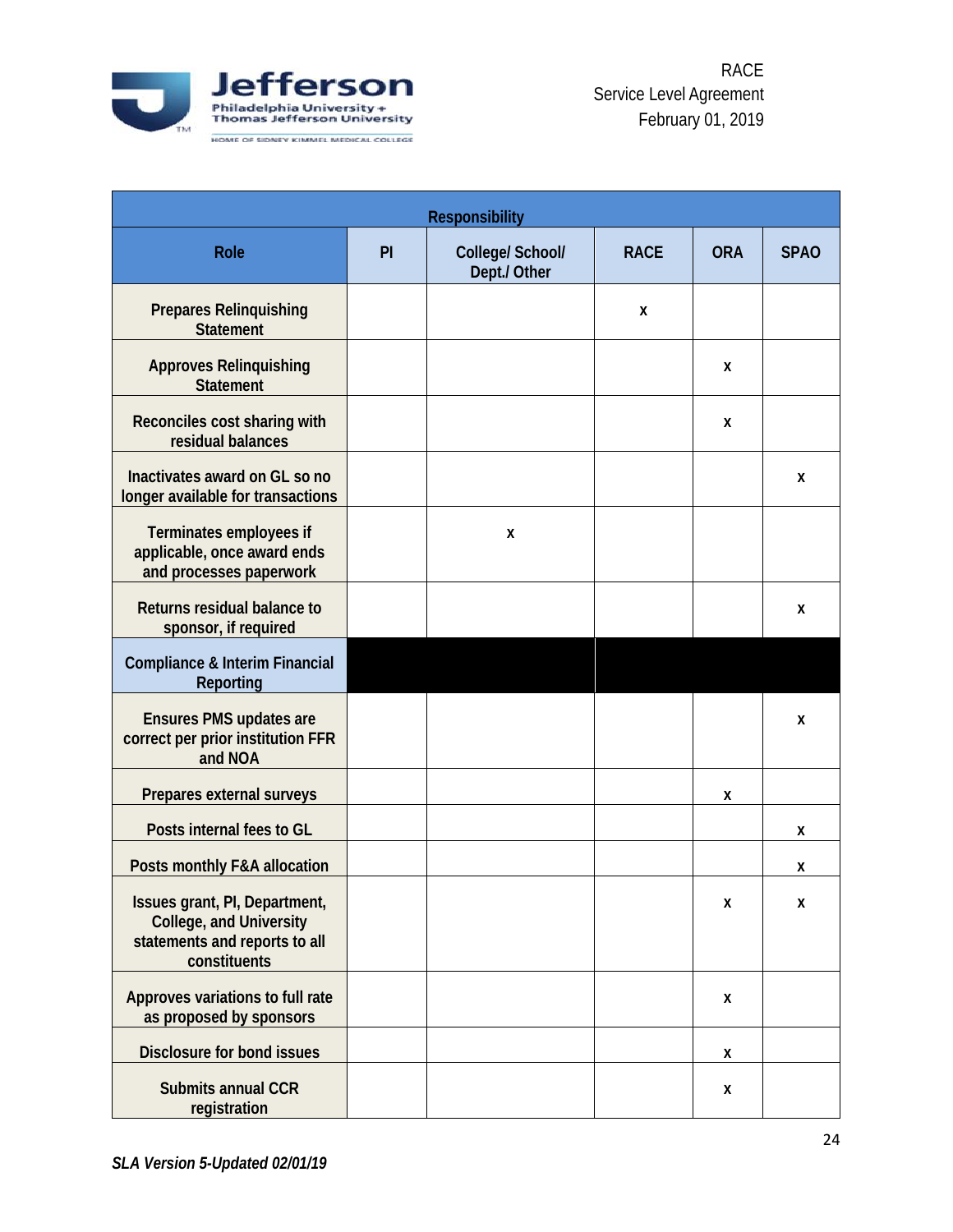

| <b>Responsibility</b>                                                                                                                               |    |                                  |             |            |             |  |
|-----------------------------------------------------------------------------------------------------------------------------------------------------|----|----------------------------------|-------------|------------|-------------|--|
| <b>Role</b>                                                                                                                                         | PI | College/ School/<br>Dept./ Other | <b>RACE</b> | <b>ORA</b> | <b>SPAO</b> |  |
| Completes annual disclosure in<br>conjunction with TJU policy                                                                                       | X  |                                  |             |            |             |  |
| <b>Works with TJU Research</b><br>Administrative offices to ensure<br>compliance                                                                    | X  |                                  | X           | X          | X           |  |
| Invoicing, Accounts Receivable,<br>and Cash Management                                                                                              |    |                                  |             |            |             |  |
| Deposits checks related to<br>sponsored accounts                                                                                                    |    |                                  |             |            | X           |  |
| Applies cash received to the<br>proper sponsored award                                                                                              |    |                                  |             |            | X           |  |
| Applies unidentified deposits to<br>clearing account; prepares and<br>approves cash transfer when<br>identified and applied to<br>sponsored project |    |                                  |             |            | X           |  |
| Assists with the investigation of<br>unidentified deposits (if needed)                                                                              |    |                                  | X           |            |             |  |
| Prepares invoices for<br>sponsored accounts<br>(milestones, execution of<br>contract, specified invoice<br>schedule, and cost<br>reimbursement)     |    |                                  |             |            | X           |  |
| Confirms when milestones are<br>met for invoicing                                                                                                   | X  |                                  | X           |            |             |  |
| Provides additional information<br>for sponsored account invoices<br>(if needed)                                                                    | X  |                                  | X           |            |             |  |
| Submits invoices to sponsor                                                                                                                         |    |                                  |             |            | X           |  |
| Identifies significant cash deficit<br>on sponsored accounts                                                                                        |    |                                  | X           | X          | X           |  |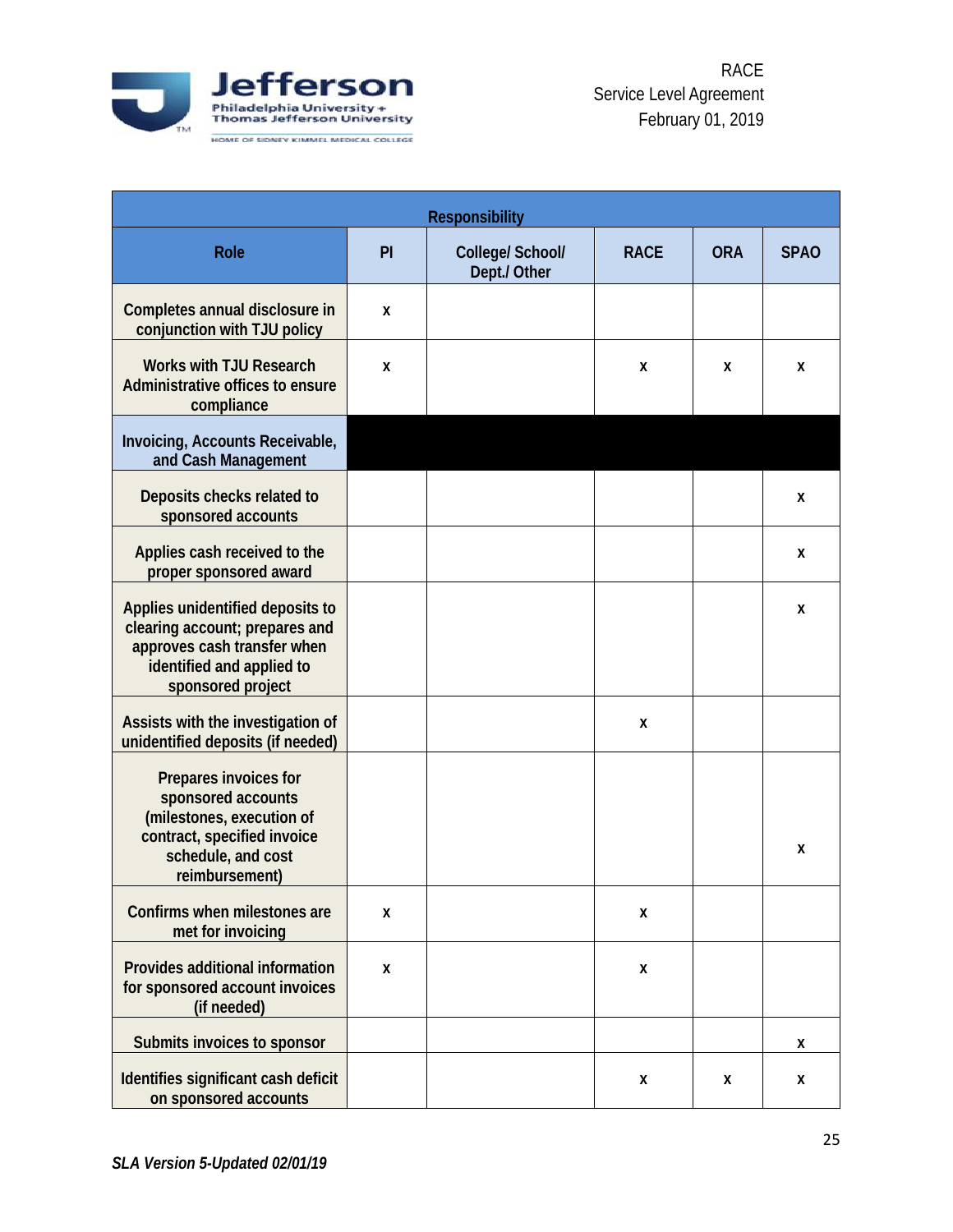

| <b>Responsibility</b>                                                                                                                    |    |                                  |             |            |             |  |  |
|------------------------------------------------------------------------------------------------------------------------------------------|----|----------------------------------|-------------|------------|-------------|--|--|
| <b>Role</b>                                                                                                                              | PI | College/ School/<br>Dept./ Other | <b>RACE</b> | <b>ORA</b> | <b>SPAO</b> |  |  |
| Performs follow-up on accounts<br>receivable for invoiceable<br>projects (milestone and cost<br>reimbursement)                           |    |                                  |             |            | X           |  |  |
| Performs follow-up on accounts<br>receivable for non-invoiceable<br>projects (payment upon<br>execution, scheduled payments,<br>$etc.$ ) |    |                                  |             |            | X           |  |  |
| Interprets and outlines payment<br>terms on establishment memo                                                                           |    |                                  |             | X          |             |  |  |
| Assists with follow-up for<br>escalated accounts receivable<br>upon issuance of third dunning<br>notice                                  |    |                                  | X           |            |             |  |  |
| Prepares cash transfers                                                                                                                  |    |                                  | X           |            |             |  |  |
| Approves cash transfers                                                                                                                  |    |                                  |             | X          |             |  |  |
| Posts cash transfers to GL                                                                                                               |    |                                  |             |            | X           |  |  |
| Applies electronic funds                                                                                                                 |    |                                  |             |            | X           |  |  |
| Prepares and analyzes<br>receivable/ advance balance<br>sheet accounts                                                                   |    |                                  |             |            | X           |  |  |
| Posts interest earnings when<br>applicable                                                                                               |    |                                  |             |            | X           |  |  |
| <b>Sponsor Communication</b><br>(Pre and Post Award)                                                                                     |    |                                  |             |            |             |  |  |
| Identifies need to contact<br>sponsor                                                                                                    | X  |                                  | X           | X          | X           |  |  |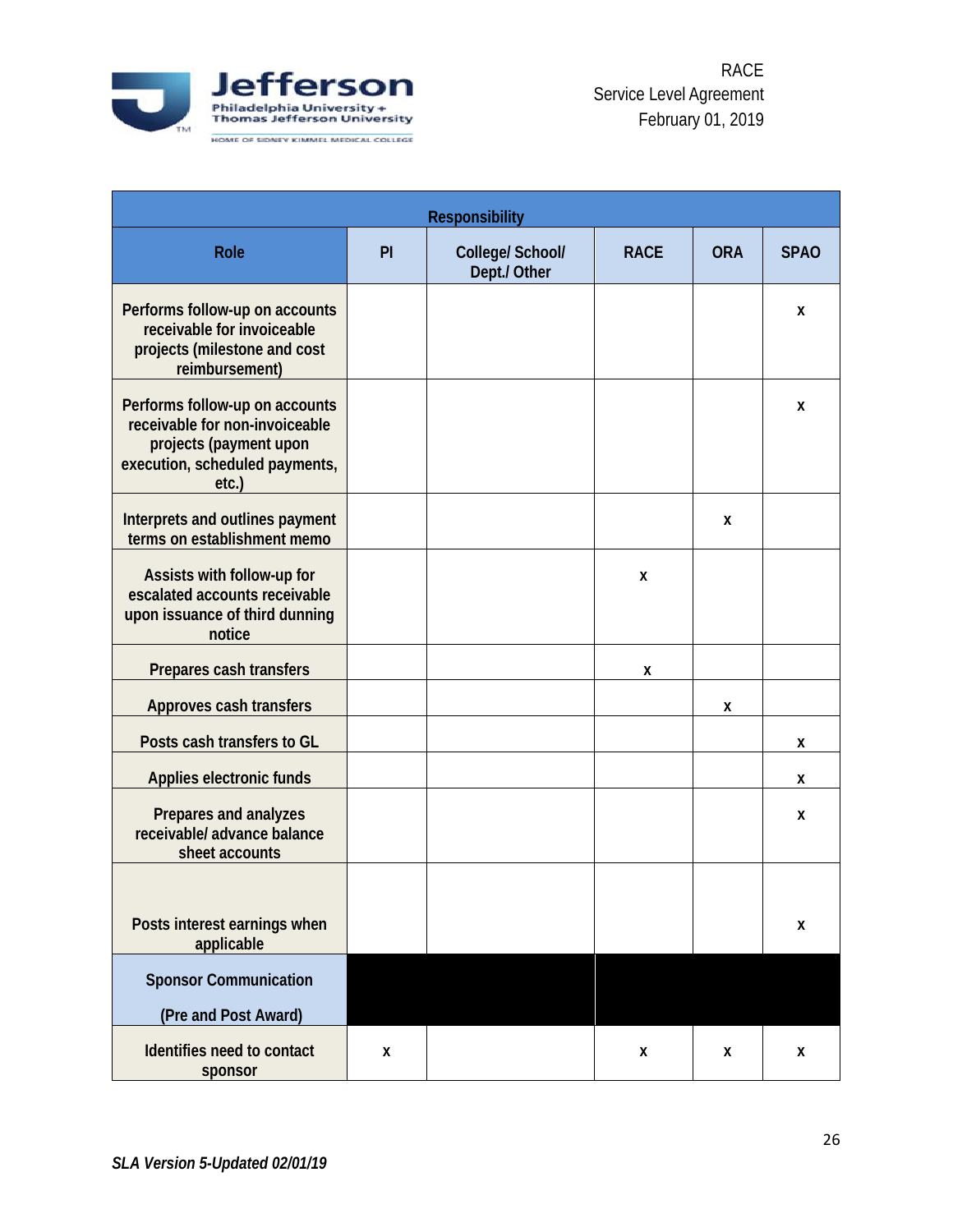

| <b>Responsibility</b>                                                                                   |    |                                  |             |            |             |  |
|---------------------------------------------------------------------------------------------------------|----|----------------------------------|-------------|------------|-------------|--|
| <b>Role</b>                                                                                             | PI | College/ School/<br>Dept./ Other | <b>RACE</b> | <b>ORA</b> | <b>SPAO</b> |  |
| Assists with drafting sponsor<br>communication (letters<br>requiring institutional signature)           | X  |                                  | X           |            |             |  |
| Contacts sponsor on behalf of<br><b>TJU</b> (letters requiring<br>institutional signature)              |    |                                  |             | X          | X           |  |
| Contacts sponsor on behalf of<br>TJU (general pre and post<br>award grants administration<br>inquiries) |    |                                  |             | X          | X           |  |
| <b>Other Activities</b>                                                                                 |    |                                  |             |            |             |  |
| Participates in continuing<br>education                                                                 | X  |                                  | X           | X          | X           |  |
| Coordinates all external audit<br>requests                                                              |    |                                  |             | X          |             |  |
| <b>Exhibits TJU and sponsor</b><br>system proficiency                                                   |    |                                  | X           | X          | X           |  |
| Responds to requests for<br>information related to audits                                               | X  | X                                | X           | X          | X           |  |
| <b>Maintains current files</b><br>(electronic) for use in audit<br>requests                             |    |                                  | X           | X          | X           |  |
| <b>Ensures requisitions expensed</b><br>and match exceptions<br>addressed                               |    |                                  | X           | X          |             |  |
| Maintains roles and users in<br>sponsor systems                                                         |    |                                  |             | X          |             |  |
| Works with PI and sponsor to<br>expedite transfer of award;<br>confirm start date of<br>employment      |    |                                  | X           | X          |             |  |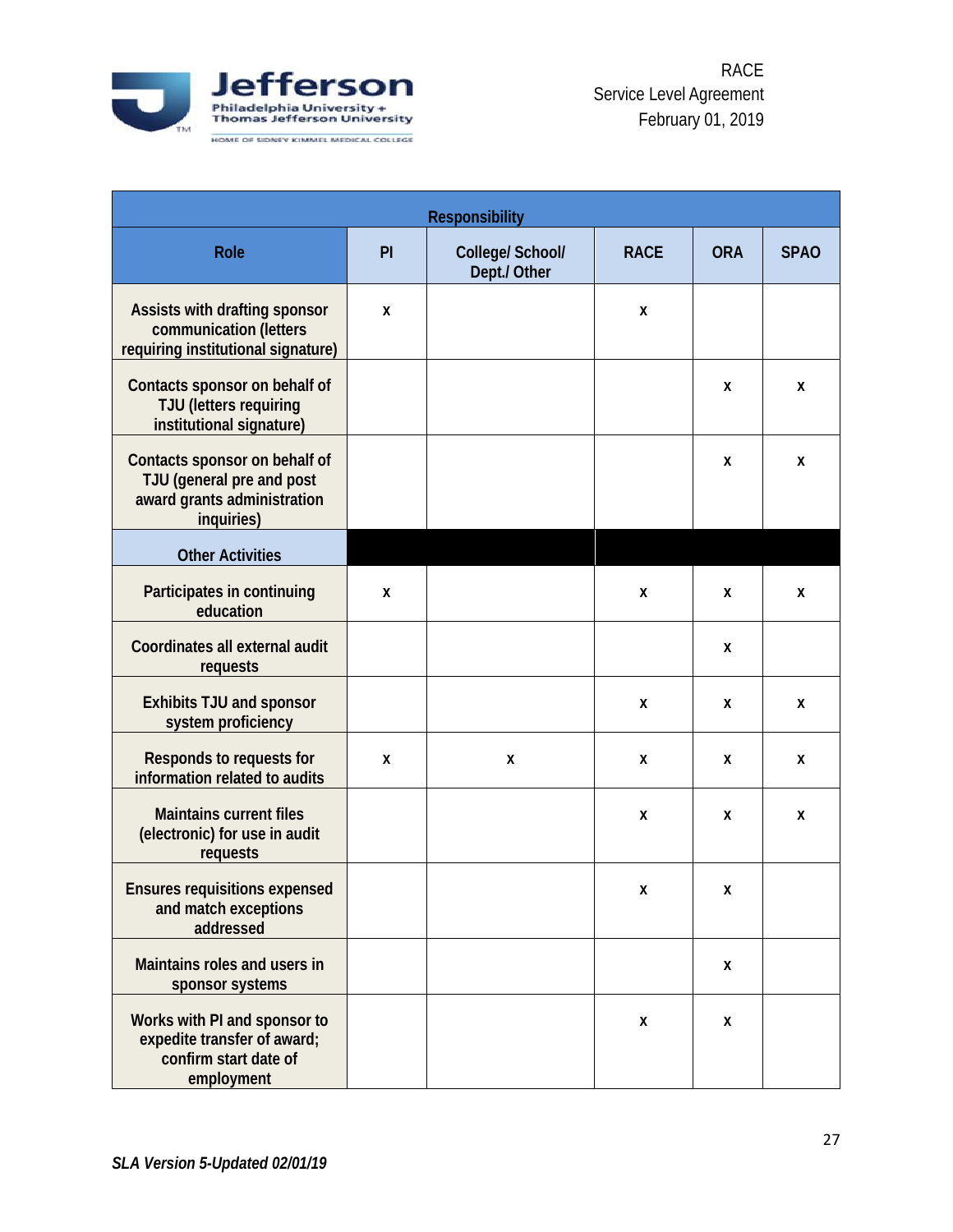

<span id="page-27-0"></span>

|                                                                                           | <b>Responsibility</b> |                                  |              |              |             |  |  |
|-------------------------------------------------------------------------------------------|-----------------------|----------------------------------|--------------|--------------|-------------|--|--|
| <b>Role</b>                                                                               | PI                    | College/ School/<br>Dept./ Other | <b>RACE</b>  | <b>ORA</b>   | <b>SPAO</b> |  |  |
| Rate/ fee development,<br>negotiation, and application                                    |                       |                                  |              | X            | X           |  |  |
| Posts TJU/H Subrecipient<br>activity                                                      |                       |                                  |              |              | X           |  |  |
| Enacts related transactions;<br>provides related management<br>reports                    |                       |                                  |              | X            | X           |  |  |
| Approves research incentive<br>bonuses and coding                                         |                       |                                  |              | X            |             |  |  |
| <b>Documents circumstances</b><br>requiring JeffTemps and Work<br>Study related to grants |                       |                                  | X            |              |             |  |  |
| Prepare final equipment                                                                   |                       |                                  |              | X            |             |  |  |
| Provides PI- centric content for<br>website                                               |                       |                                  | X            | $\mathbf{x}$ |             |  |  |
| <b>Ensures regulatory/policy</b><br>updates available to all                              |                       |                                  | $\mathbf{x}$ | X            |             |  |  |
| Develops reports/queries as<br>needed                                                     |                       |                                  |              | X            | X           |  |  |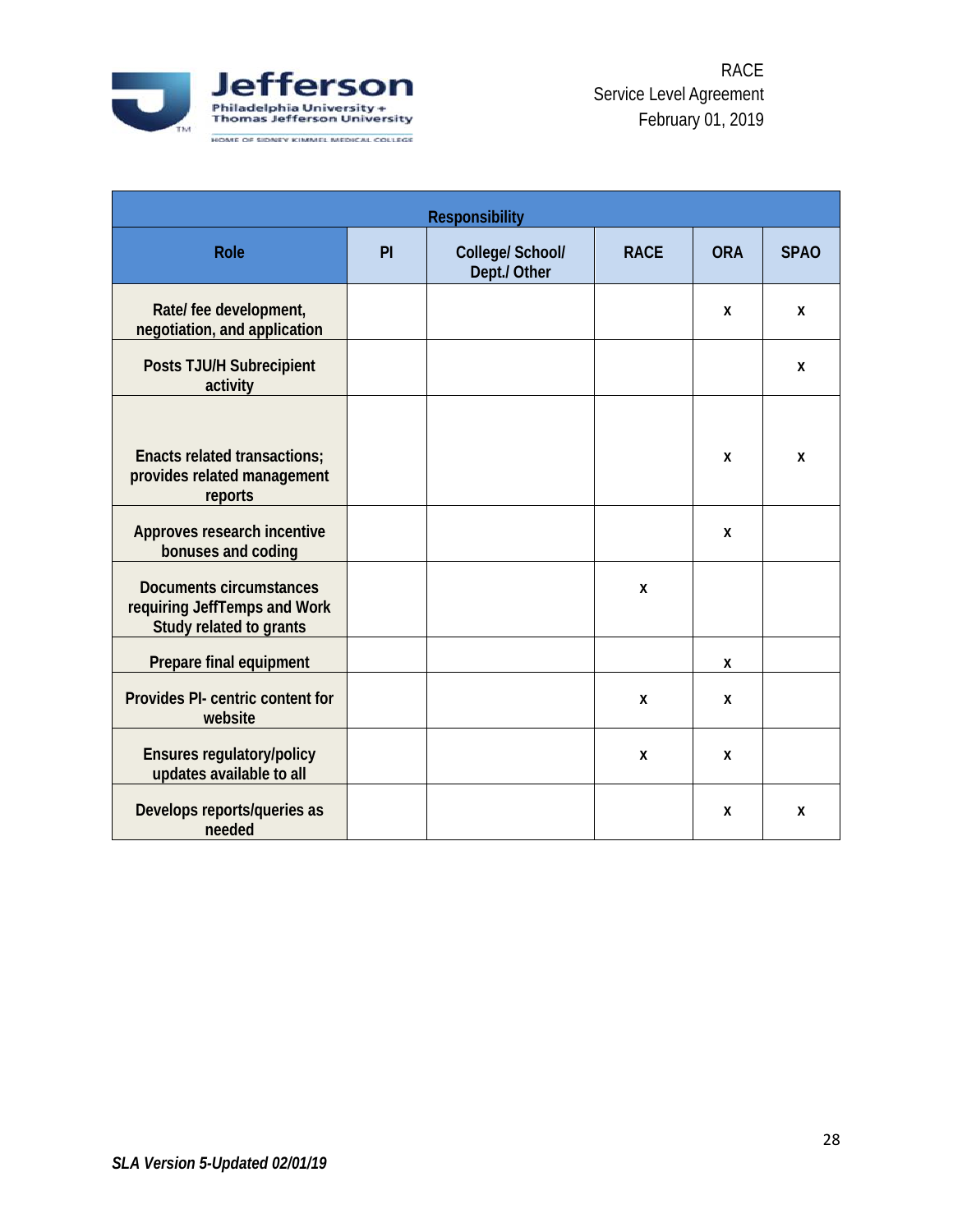

# *III. Purchasing Program Components*

Purchasing options will be extremely flexible. RACE will provide purchasing support in addition to the existing ordering methods through PCard and Ascent.

# <span id="page-28-0"></span>*RACE Purchasing Support – Option 1*

For researchers who do not have purchasing support in their departments, RACE will provide support in allocating charges and placing orders.

- 1. PI or designee will prepare an electronic (pdf) requisition that provides the information related to the purchase and the grant to be charged
- 2. RACE Purchasing Coordinator will confirm the allocation or calculate as needed (in cooperation with RACE Grants Administrators).
- 3. RACE Purchasing Coordinator will submit the order to the vendor using the most effective mechanism (PCard or Ascent).
- 4. RACE Purchasing Coordinator will forward confirmation of the order to the requestor by e-mail.
- 5. Order tracking and issue resolution remain the responsibility of the requestor. The requestor should notify RACE that the item has been received.
- 6. RACE Purchasing Coordinator will not go back to the requestor for approval of shipping costs, it is assumed these are approved in order to obtain the item requested.
- 7. Should the price be less than a \$50 difference from what has been estimated by the requestor, RACE Purchasing Coordinator will not obtain an additional approval from the requestor. Should the difference be greater than \$50, an additional approval will be required from the requestor.
- 8. Once the item is received, the requestor should send the packing slips to RACE so they may maintain full purchasing files.

**Service Level:** RACE will issue orders for requisitions received by 3:00pm on the same business day. Requisitions received after 3:00pm will be issued by noon the following business day. To the extent possible, RACE will accommodate rush requests, but work will be organized first-in/first-out.

## <span id="page-28-1"></span>*Sponsored Sources PCard – Option 2*

Users who wish to make PCard orders against sponsored funds must use a PCard specifically identified for this purpose. PCard holders placing fewer than 100 orders per year (approximately 144 PCard holders) are strongly encouraged to use the RACE Purchasing Support service.

- 1. The default account will remain the departmental account (By policy, PCards cannot default to sponsored sources).
- 2. These cards should be used for any sponsored source or combination of sponsored sources; different cards are not required for different grants.
- 3. These cards should be used for any transaction that includes sponsored sources (i.e., split funded with university sources).
- 4. Cardholders must have separate cards for sponsored programs purchases and departmental purchases.
- 5. The Cardholder will still be the reviewer and will be responsible for inserting comments regarding the transaction into PaymentNet. Comments must include the following:
	- a. Lab benefiting from the purchase
	- b. Description of item being purchased